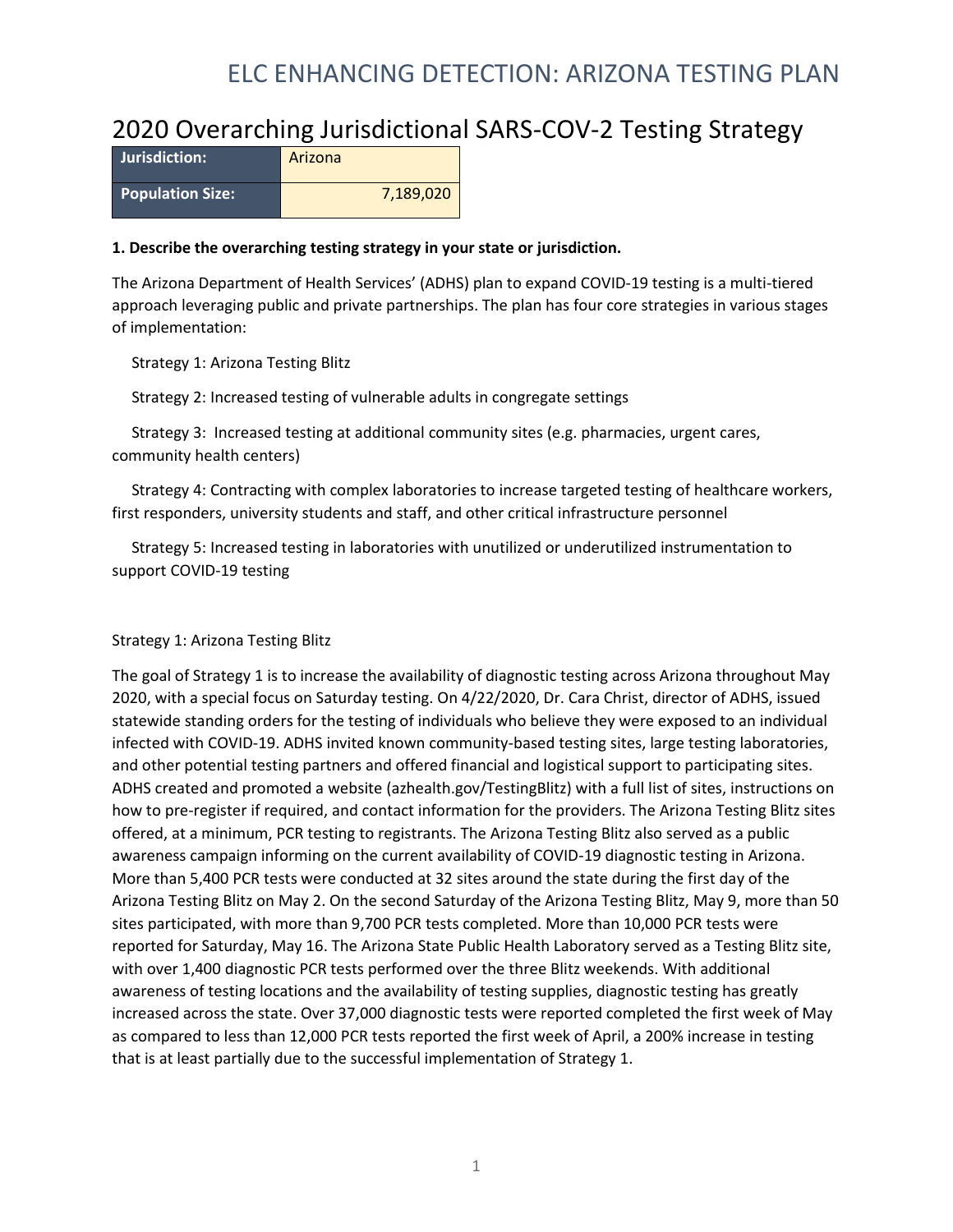#### Strategy 2: Increased testing of vulnerable adults in congregate settings

The goal of strategy 2 is to increase testing for vulnerable populations within congregate settings and to enhance infection control recommendations for facilities with identified cases. ADHS is partnering with county health departments, long-term care associations, and facilities in support of strategy 2. ADHS has contracted with a specimen collection vendor (SCV) and a large commercial laboratory to ensure a coordinated response with efficient execution. The SCV will coordinate specimen collection of nasopharyngeal swabs for diagnostic PCR testing in addition to serum collection for antibody testing of staff. Alternatively, facilities will have the option of being provided with materials and performing their own collection. This strategy has a phased approach as follows:

Phase 1: Test all LTC facility staff and residents wIth a start date of 5/16

 Phase 2: Expand testing to assisted living (AL) facility and intermediate care facilities for individuals with intellectual disability (ICF/IID) staff and residents wIth a start date of 7/15

Phase 3: Retest all LTC facility staff and residents wIth a start date of 8/15

 Phase 4: Test the Arizona Department of Corrections, Rehabilitation, and Reentry (ADCRR) staff and inmates wIth a start date of 6/10

Phase 1 of Strategy 2 will offer to test all staff and residents of long-term care facilities in Arizona. All residents without a prior positive COVID-19 test will be offered a PCR test. All staff without a prior positive COVID-19 test will initially be offered a serology test, with a PCR test offered the following week for those with negative serology tests. ADHS and county health departments will be reaching out to each LTC facility to review test results, provide infection control recommendations, and facilitate any resource requests (e.g., PPE and staffing). Phase 1 began with a notification to all long-term care facilities on 5/11, distribution of detailed plans and a stakeholder call on 5/14, and the first onsite collection by the SCV on 5/16. Under Phase 1, all 147 LTC facilities will have specimens collected by June. This effort of testing the entire census of residents and staff serves as sentinel surveillance among this vulnerable population. Phase 2 will expand testing to staff and residents in assisted living (AL) facilities and intermediate care facilities for individuals with intellectual disability (ICF/IID): 320 AL centers with 11 or more residents, 1,803 AL homes with 10 or fewer residents, and 12 ICF/IIDs. Phases 2 and 3 are planned to be similar in approach and design as Phase 1.

For Phase 4, ADHS is working with the Arizona Department of Corrections, Rehabilitation, and Reentry (ADCRR) to offer serologic testing to all correctional officers and contractors interacting with inmates, approximately 16,000 personnel. This effort is expected to be initiated by 6/10. In addition, when inmates test positive, ADHS or local health departments work with ADCRR to conduct a contact investigation and facilitate testing for all identified contacts.

Strategy 3: Increased testing at additional community sites (e.g. pharmacies, urgent cares, community health centers)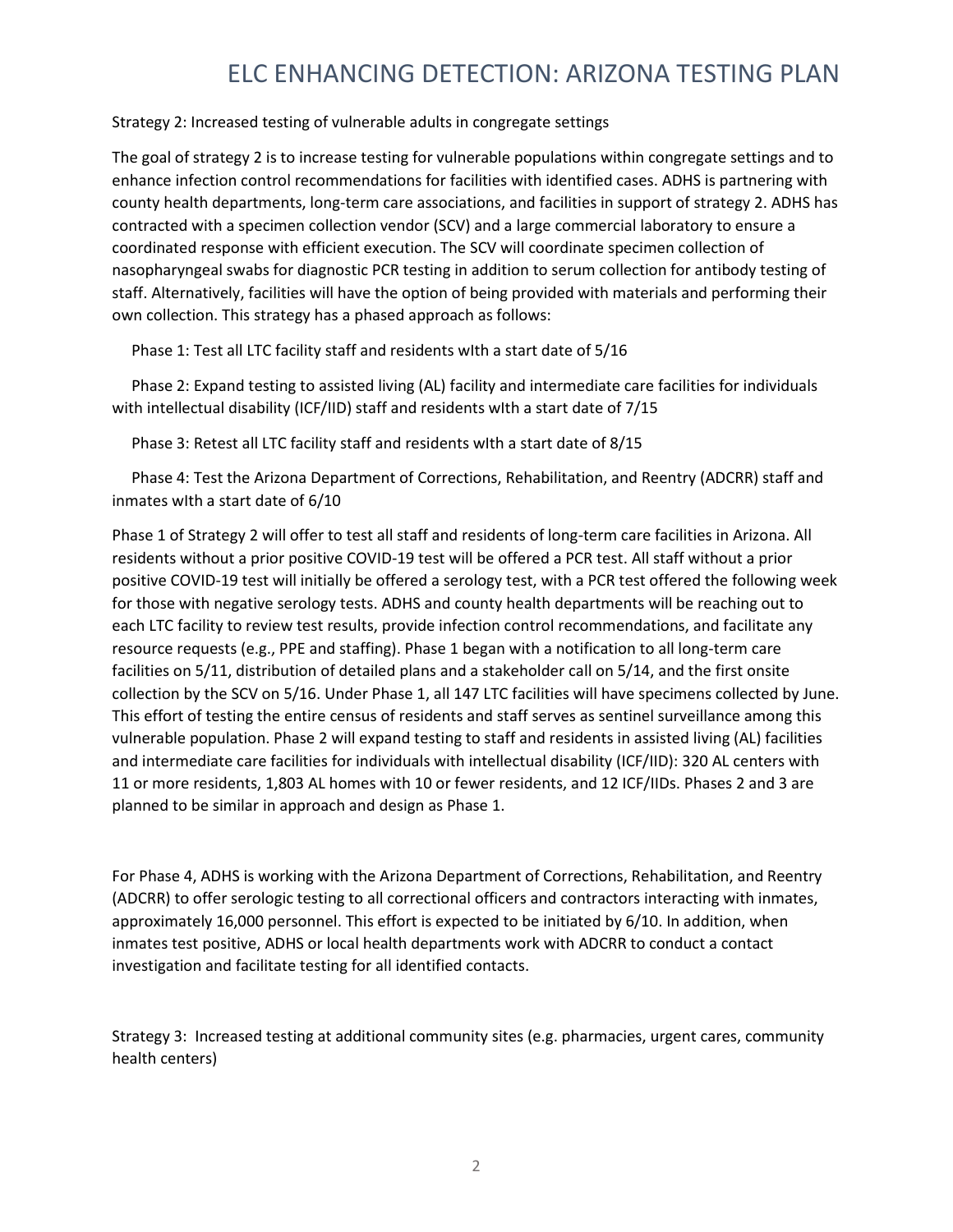The goal of Strategy 3 is to increase testing capacity in community sites like urgent care clinics, pharmacies, and community health centers. Offering testing at these sites is expected to decrease geographic barriers to accessing testing and basic patient care, particularly in rural areas of the state, and in the case of community health centers, can increase access to testing for racial/ethnic minorities, persons experiencing homeless, and traditionally underserved populations that more frequently seek care at these locations. ADHS will partner with county health departments, urgent care providers, pharmacies, community health centers, and clinical laboratories. On 5/15/2020, Dr. Cara Christ, director of ADHS, issued statewide standing orders which permit licensed pharmacists to order or administer testing of individuals who believe they were exposed to an individual infected with COVID-19. As of 5/17/2020, 12 pharmacy testing sites have opened up across central and southern Arizona: 2 Walgreens and 10 CVS pharmacy testing sites. In addition, at least two large urgent care centers with multiple sites in the population centers of the state are offering testing. Multiple federally qualified health centers (FQHCs) have participated in the Arizona Testing Blitz described in Strategy 1, with great success. ADHS' partnership with the Arizona Association of Community Health Centers coupled with additional funding recently granted to FQHCs statewide will support further expansion of testing within these locations.

ADHS has also had success partnering to expand testing for individuals accessing care or services at nonprimary care sites including locations providing outpatient behavioral health support (i.e. Copa Health, Terros) and organizations serving the access and functional needs community (i.e. Copa Health, Ability360). Continuation of these successful efforts with expansion to similar organizations will be pursued to expand access to testing for vulnerable populations.

As Arizona continues to enhance and expand contact tracing for COVID-19 cases, increasing our jurisdictional testing capacity through additional community sites will help ensure that identified contacts have easy and rapid access to testing, especially in rural or remote communities or among underserved populations.

Strategy 4: Contracting with complex laboratories to increase targeted testing of healthcare workers, first responders, university students and staff, and other critical infrastructure personnel

The goal of Strategy 4 is to increase testing capacity for critical infrastructure personnel and individuals in congregate settings. On 4/27/2020, the state of Arizona announced a partnership including \$3.5 million in funding support, with the University of Arizona to provide COVID-19 antibody testing to 250,000 healthcare workers and first responders. ADHS is engaging with university partners to develop a testing strategy that will support a safe reopening of in-person classes, as appropriate, and allow for the detection of COVID-19 and influenza in university populations. This partnership will increase access to testing for the over 178,000 students and 9,000 staff at the three major universities in Arizona: Arizona State University (111,000 students; 4,700 staff), University of Arizona (45,000 students; 3,500 staff); Northern Arizona University (22,000 students; 1,175 staff). Implementation of this phase of Strategy 4 is planned for the beginning of the fall academic semester. Additionally, ADHS will continue to support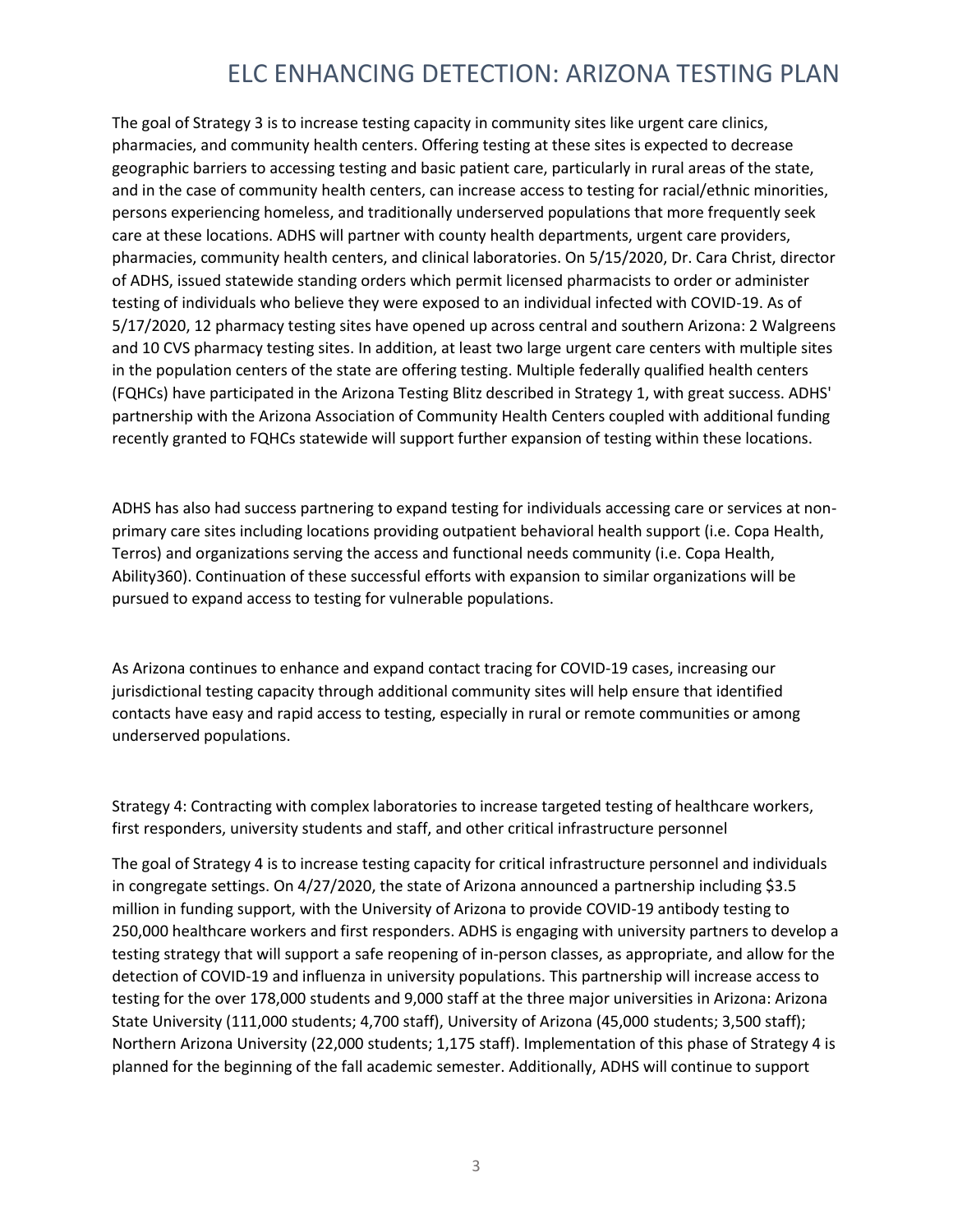increased access to testing for healthcare workers, first responders, and other critical infrastructure personnel.

University partners

 ASU (~115,000) Staff - 4,704 Students - 111,249 U of A (~48,500) Staff - 3,500 Students - 45,000 NAU (~23,000) Staff - 1,175 Students - 22,000

ADHS recently contracted with Translational Genomics Research Institute (TGen) to provide additional RT-PCR and serology testing. Currently 400 samples can be tested per day, with the goal of 750/day by June 1, 2020. TGen North uses a Bio-Rad CFX96 qPCR Instrument Bio-Rad xMARK plate readers and Bio-Rad 1575 plate washer (ELISA). TGen's serology assay is still being onboarded and they plan to be able to do 500/day beginning early June, and can be scaled up as needed. TGen tests a number of at-risk populations, including tribal, homeless, jail, first-responders, healthcare workers, individuals in LTCF and rehab facilities, as well as psychiatric in-patient and pregnant women prior to C-section or induction. ADHS has also directed clinical laboratories to send positive RT-PCR specimens to TGen for genomic sequencing. TGen, ADHS, ASU, UofA and NAU organized a team of academic molecular, genomic and evolutionary biologists that meets weekly to review and share the sequencing results as well as post sequence data to the nextstrain.org website.

In addition to higher throughput diagnostic tests, many hospital facilities utilize rapid testing, including the Cepheid rapid test platform, to conduct timely triage. Arizona facilities have expressed concern about the lack of supplies, such as Cepheid test kits for these rapid instruments, which is hampering their ability to most effectively triage patients and maximize PPE.

Strategy 5: Increased testing in laboratories with unutilized or underutilized instrumentation to support COVID-19 testing

ADHS has surveyed Arizona laboratories to assess current testing capacity throughout the state. In addition to this effort, federal partners have queried laboratory instrumentation manufacturers to identify current locations and types of instrumentation throughout the state. These efforts have identified robust instrumentation throughout Arizona that is unutilized or underutilized for COVID-19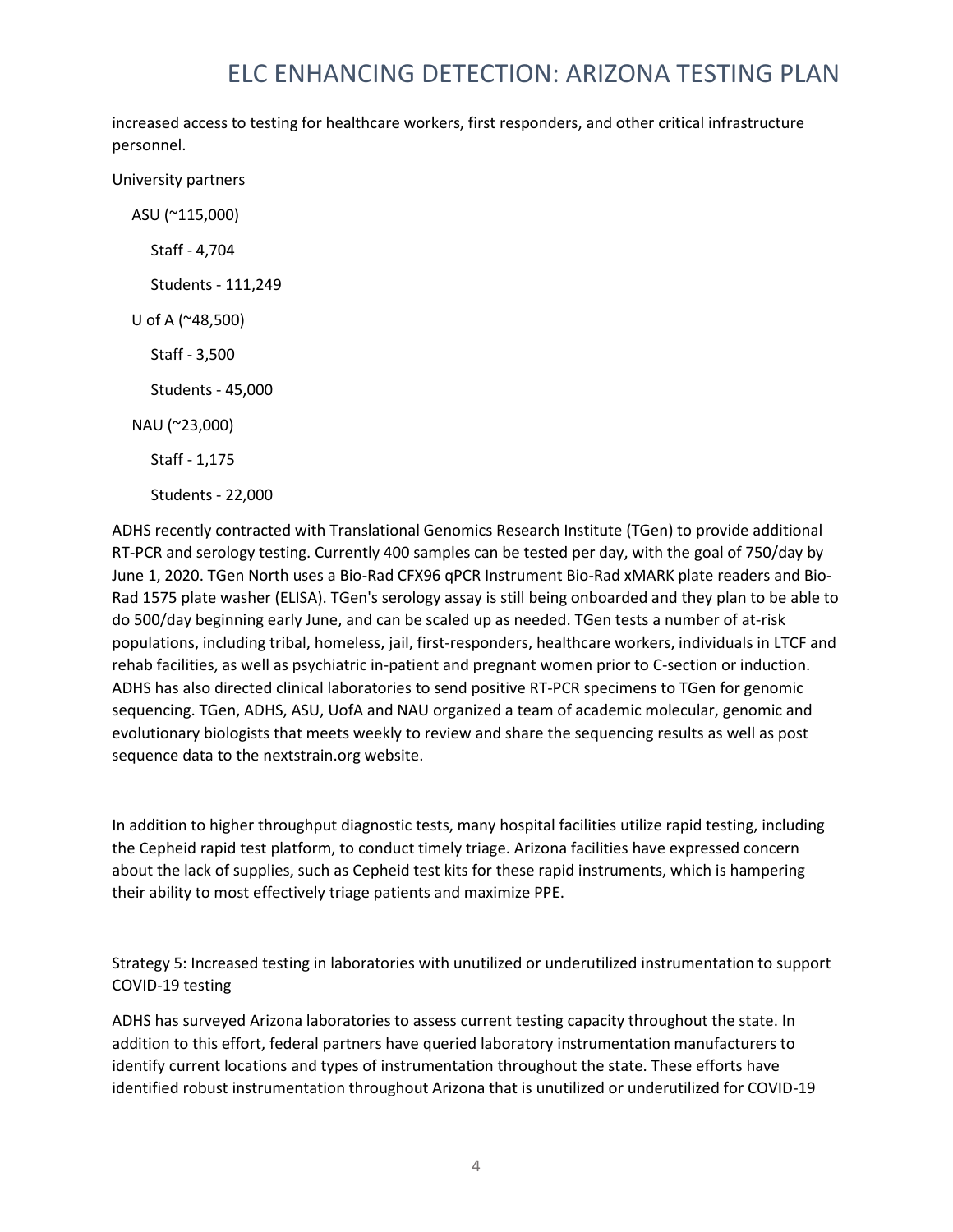PCR testing. ADHS will collaborate and establish regular communication with the laboratories that may have new or increased potential for COVID-19 PCR testing to assess how these labs can begin testing or expand their testing capacity. These efforts will further support the statewide coordinated testing effort by maintaining more comprehensive awareness of supply chains and will assist the state in reaching testing goals. ADHS will encourage feedback from partners of barriers and needs so that mitigation strategies can be identified and implemented to expand testing across the state.

ADHS will work with instrument and reagent vendors to obtain supplies for these labs to increase testing capacity. To this end, ASPHL is working with HHS and CDC to obtain test kits which are in short supply and back ordered. ASPHL is working with multiple vendors in the USA and abroad to try and secure these testing supplies. Working with FEMA and other vendors, ASPHL will work to secure supplies of swabs and viral transport media to ensure that labs can maintain and increase their testing capacity.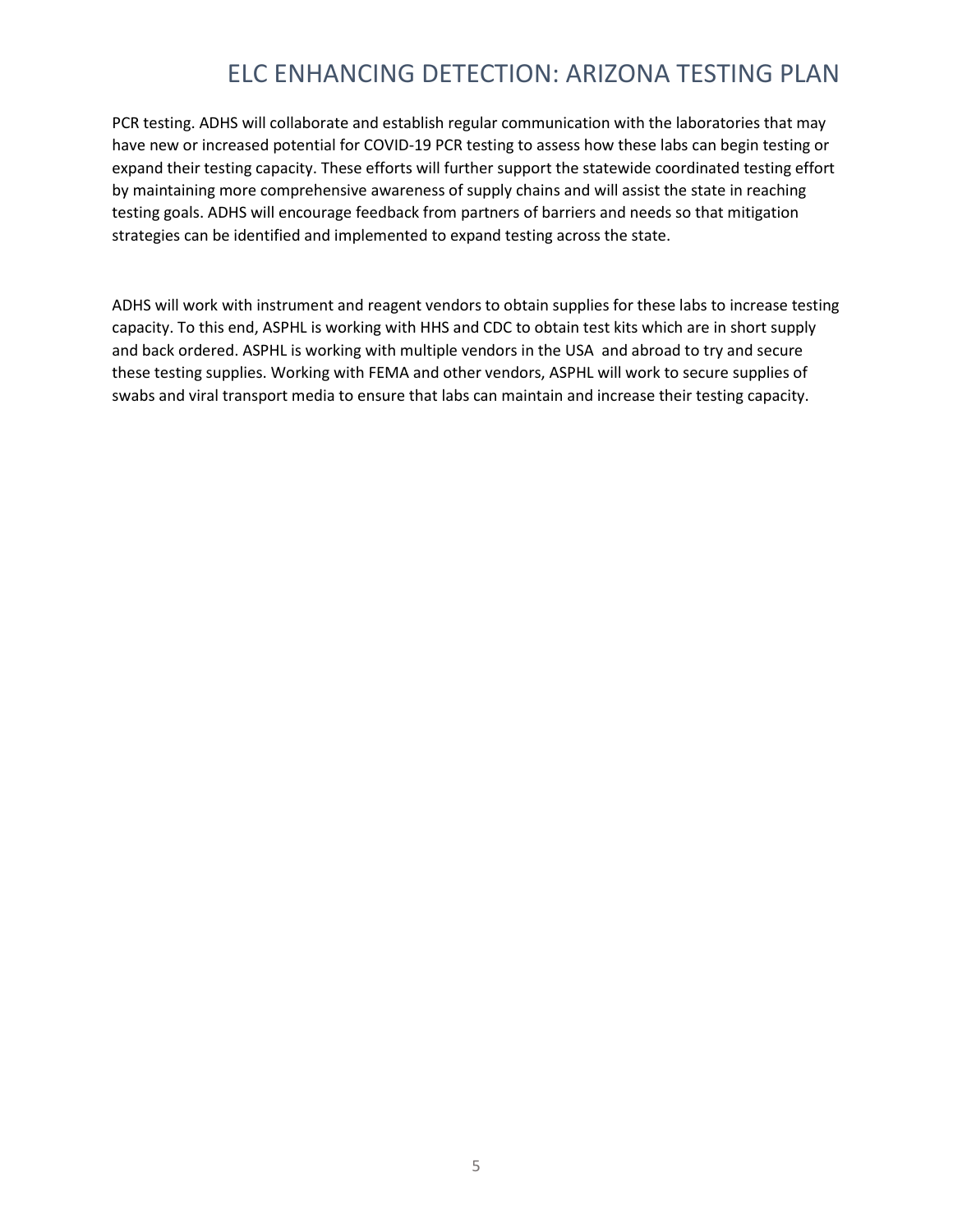| <b>BY MONTH:</b> | $May-20$ | $Jun-20$ | Jul-20  | Aug-20  | $Sep-20$ | <b>Oct-20</b> | <b>Nov-20</b> | Dec-20  | <b>TOTAL</b> |
|------------------|----------|----------|---------|---------|----------|---------------|---------------|---------|--------------|
| Diagnostics*     | 87,000   | 72,500   | 72,500  | 36,250  | 72,500   | 108,750       | 108,750       | 108,750 | 667,000      |
| Serology         | 58,000   | 72,500   | 72,500  | 108,750 | 72,500   | 36,250        | 36,250        | 36,250  | 493,000      |
| <b>TOTAL</b>     | 145,000  | 145,000  | 145,000 | 145,000 | 145,000  | 145,000       | 145,000       | 145.000 |              |

#### **Table #1a: Number of individuals planned to be tested, by month**

#### **Table #1b: Planned expansion of testing jurisdiction-wide**

| <b>Name of testing entity</b>                           | <b>Testing</b><br>venue (select<br>from drop<br>down) | <b>Performing</b><br>Lab<br>(if<br>different<br>from<br>testing<br>entity) | <b>Daily</b><br>diagnostic<br>through-<br>put | <b>Daily</b><br>serologic<br>through-<br>put | <b>Platforms</b><br>or devices<br>used<br>(list all) | Specific at-risk populations targeted<br>(list all)                                                                                            |
|---------------------------------------------------------|-------------------------------------------------------|----------------------------------------------------------------------------|-----------------------------------------------|----------------------------------------------|------------------------------------------------------|------------------------------------------------------------------------------------------------------------------------------------------------|
| <b>Arizona State Public</b><br><b>Health Laboratory</b> | <b>Public</b><br>health lab                           |                                                                            | 500                                           | 500                                          |                                                      | Tribal, healthcare workers symptomatic,<br>congregate settings, minorities, essential<br>infrastructure, homeless, elederly, disabled,<br>etc. |
| <b>Arizona General</b><br><b>Hospital</b>               | <b>Hospitals or</b><br>clinical<br>facility           |                                                                            | 250                                           | $\Omega$                                     |                                                      | Tribal, healthcare workers symptomatic,<br>congregate settings, minorities, essential<br>infrastructure, homeless, elderly, disabled,<br>etc.  |
| <b>Arizona General</b><br>Hospital-Mesa                 | <b>Hospitals or</b><br>clinical<br>facility           |                                                                            | 250                                           | $\Omega$                                     |                                                      | Tribal, healthcare workers symptomatic,<br>congregate settings, minorities, essential<br>infrastructure, homeless, elderly, disabled,<br>etc.  |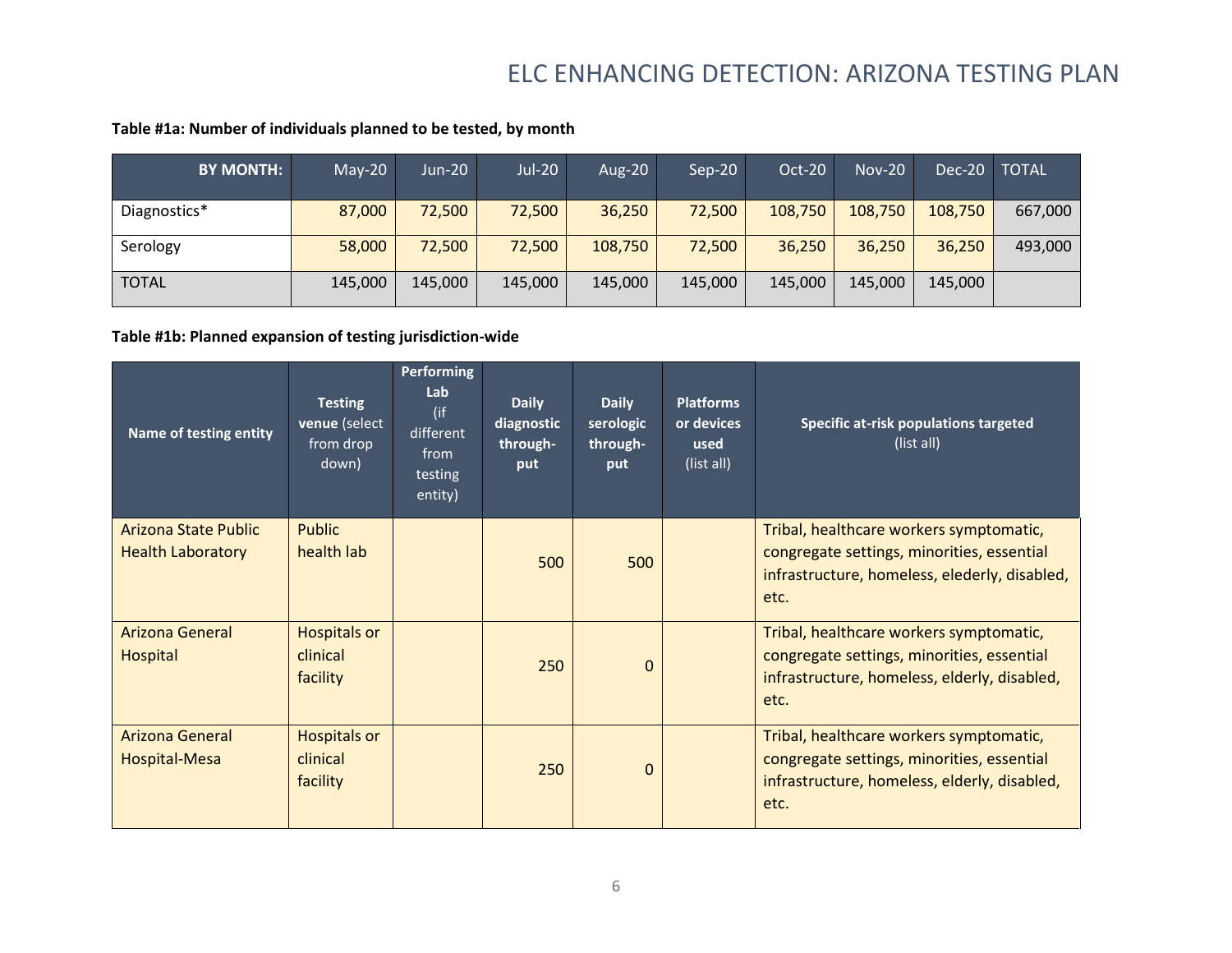| Name of testing entity                         | <b>Testing</b><br>venue (select<br>from drop<br>down) | <b>Performing</b><br>Lab<br>(if<br>different<br>from<br>testing<br>entity) | <b>Daily</b><br>diagnostic<br>through-<br>put | <b>Daily</b><br>serologic<br>through-<br>put | <b>Platforms</b><br>or devices<br>used<br>(list all) | Specific at-risk populations targeted<br>(list all)                                                                                                                             |
|------------------------------------------------|-------------------------------------------------------|----------------------------------------------------------------------------|-----------------------------------------------|----------------------------------------------|------------------------------------------------------|---------------------------------------------------------------------------------------------------------------------------------------------------------------------------------|
| <b>Arizona State</b><br><b>University</b>      | Commercial<br>or private<br>lab                       |                                                                            | 1,200                                         | 500                                          |                                                      | Essential infrastructure employees,<br>healthcare workers, homeless, first<br>responders, congregate settings, university<br>employees and students, public facing<br>employees |
| <b>Chandler Family</b><br><b>Health Center</b> | <b>Hospitals or</b><br>clinical<br>facility           |                                                                            | 250                                           | $\Omega$                                     |                                                      | Tribal, healthcare workers symptomatic,<br>congregate settings, minorities, essential<br>infrastructure, homeless, elderly, disabled,<br>etc.                                   |
| <b>Avista Medical Center</b>                   | <b>Hospitals or</b><br>clinical<br>facility           |                                                                            | 250                                           | $\Omega$                                     |                                                      | Tribal, healthcare workers symptomatic,<br>congregate settings, minorities, essential<br>infrastructure, homeless, elderly, disabled,<br>etc.                                   |
| <b>Avondale Medical</b><br>Center              | <b>Hospitals or</b><br>clinical<br>facility           |                                                                            | 250                                           | $\Omega$                                     |                                                      | Tribal, healthcare workers symptomatic,<br>congregate settings, minorities, essential<br>infrastructure, homeless, elderly, disabled,<br>etc.                                   |
| <b>Crisis Life Sciences</b>                    | Commercial<br>or private<br>lab                       |                                                                            | 250                                           | $\overline{0}$                               |                                                      | Tribal, healthcare workers symptomatic,<br>congregate settings, minorities, essential<br>infrastructure, homeless, elderly, disabled,<br>etc.                                   |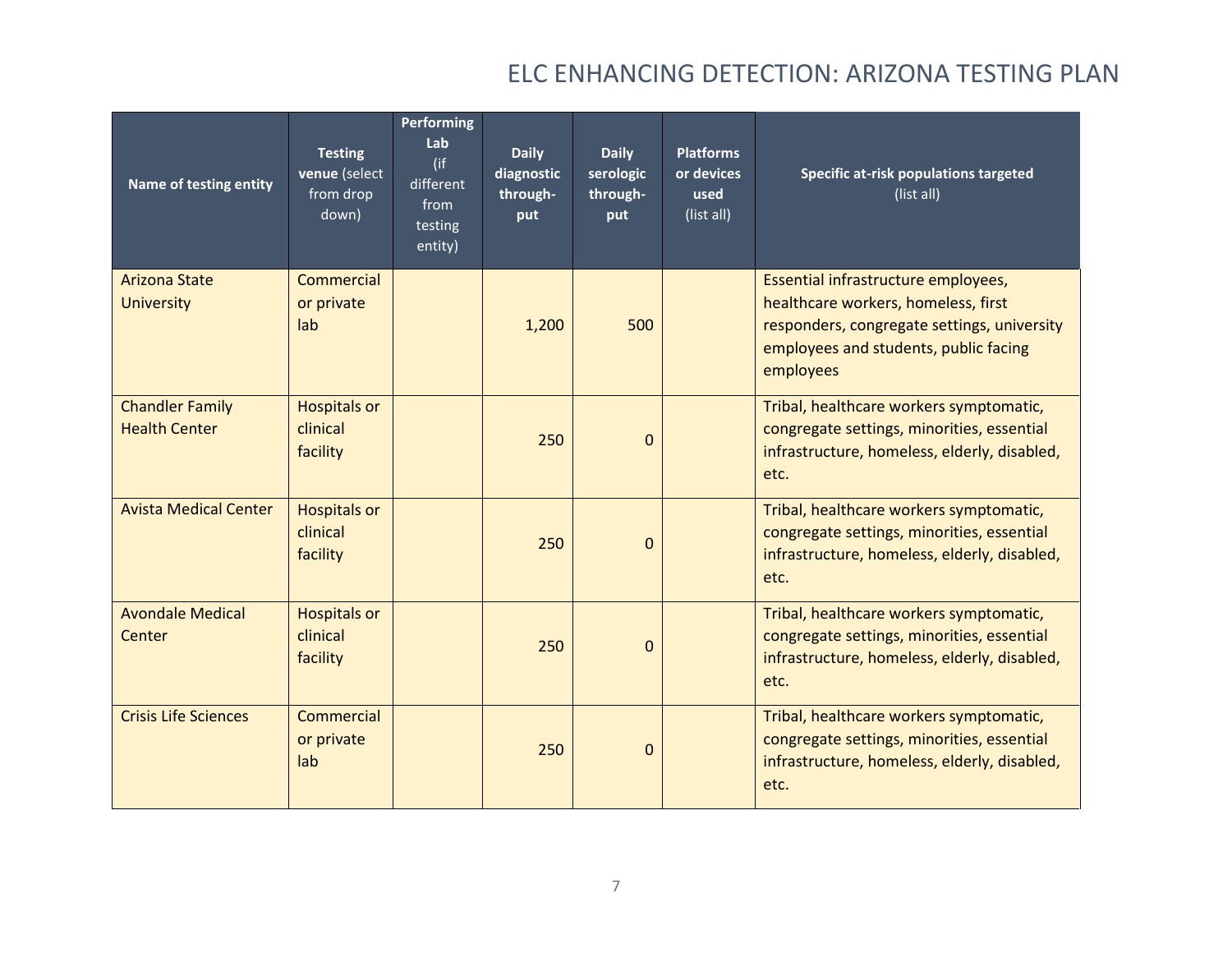| Name of testing entity                            | <b>Testing</b><br>venue (select<br>from drop<br>down) | <b>Performing</b><br>Lab<br>(if<br>different<br>from<br>testing<br>entity) | <b>Daily</b><br>diagnostic<br>through-<br>put | <b>Daily</b><br>serologic<br>through-<br>put | <b>Platforms</b><br>or devices<br>used<br>(list all) | Specific at-risk populations targeted<br>(list all)                                                                                           |
|---------------------------------------------------|-------------------------------------------------------|----------------------------------------------------------------------------|-----------------------------------------------|----------------------------------------------|------------------------------------------------------|-----------------------------------------------------------------------------------------------------------------------------------------------|
| <b>Walgreens</b>                                  | Drug store<br><b>or</b><br>pharmacy                   | <b>Unknown</b>                                                             | 400                                           | $\Omega$                                     |                                                      | Tribal, healthcare workers symptomatic,<br>congregate settings, minorities, essential<br>infrastructure, homeless, elderly, disabled,<br>etc. |
| <b>Fry's Pharmacy</b>                             | Drug store<br>or<br>pharmacy                          | <b>Unknown</b>                                                             | 250                                           | $\overline{0}$                               |                                                      | Tribal, healthcare workers symptomatic,<br>congregate settings, minorities, essential<br>infrastructure, homeless, elderly, disabled,<br>etc. |
| <b>Chandler Regional</b><br><b>Medical Center</b> | <b>Hospitals or</b><br>clinical<br>facility           |                                                                            | 250                                           | $\Omega$                                     |                                                      | Tribal, healthcare workers symptomatic,<br>congregate settings, minorities, essential<br>infrastructure, homeless, elderly, disabled,<br>etc. |
| <b>Chinle Comprehensive</b><br><b>Helath</b>      | <b>Hospitals or</b><br>clinical<br>facility           |                                                                            | 250                                           | $\Omega$                                     |                                                      | Tribal, healthcare workers symptomatic,<br>congregate settings, minorities, essential<br>infrastructure, homeless, elderly, disabled,<br>etc. |
| <b>Cobre Valley</b><br><b>Commuity Hospital</b>   | <b>Hospitals or</b><br>clinical<br>facility           |                                                                            | 250                                           | $\overline{0}$                               |                                                      | Tribal, healthcare workers symptomatic,<br>congregate settings, minorities, essential<br>infrastructure, homeless, elderly, disabled,<br>etc. |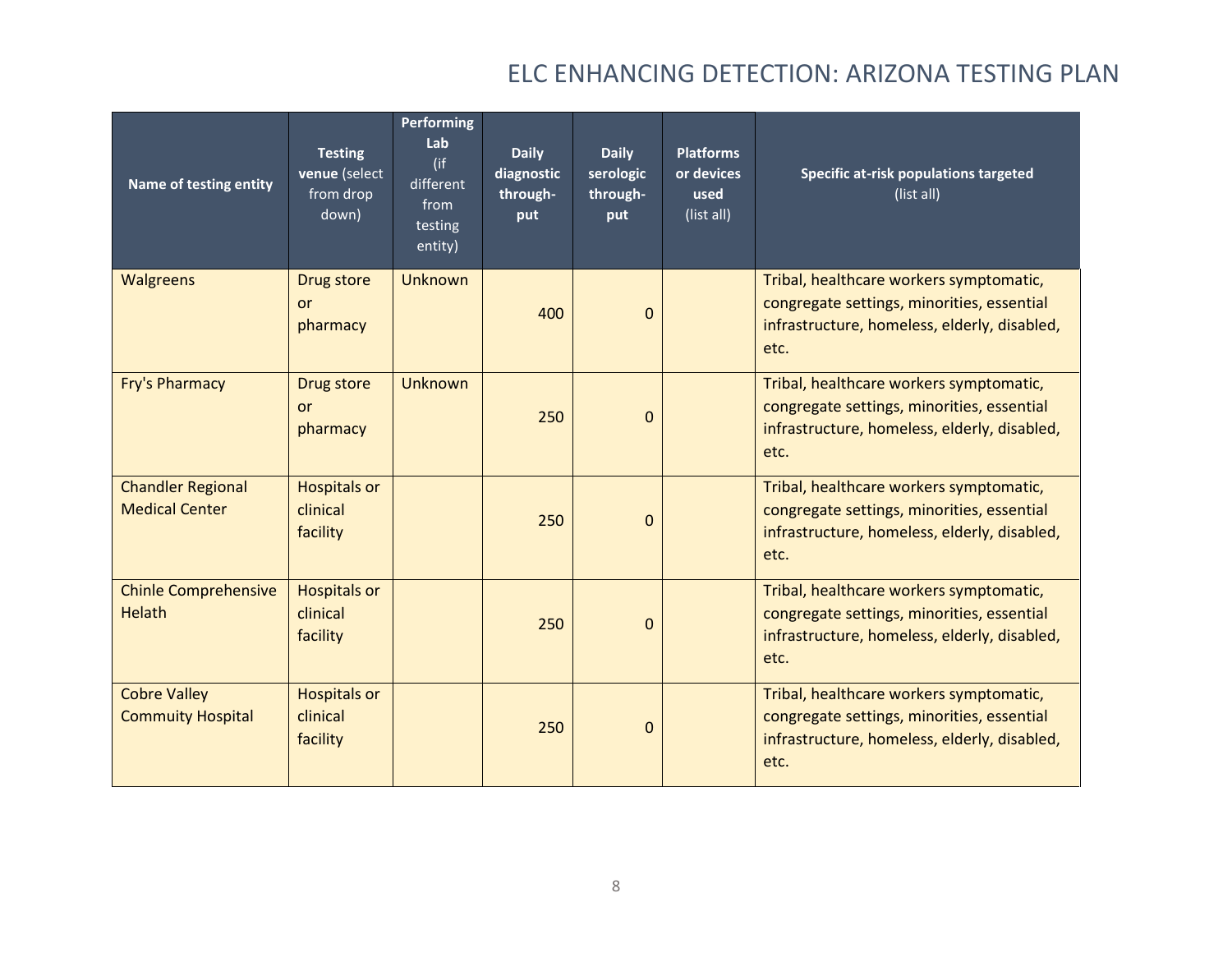| Name of testing entity                          | <b>Testing</b><br>venue (select<br>from drop<br>down) | <b>Performing</b><br>Lab<br>(if<br>different<br>from<br>testing<br>entity) | <b>Daily</b><br>diagnostic<br>through-<br>put | <b>Daily</b><br>serologic<br>through-<br>put | <b>Platforms</b><br>or devices<br>used<br>(list all) | Specific at-risk populations targeted<br>(list all)                                                                                           |
|-------------------------------------------------|-------------------------------------------------------|----------------------------------------------------------------------------|-----------------------------------------------|----------------------------------------------|------------------------------------------------------|-----------------------------------------------------------------------------------------------------------------------------------------------|
| <b>Complete Care</b>                            | <b>Hospitals or</b><br>clinical<br>facility           |                                                                            | 250                                           | $\Omega$                                     |                                                      | Tribal, healthcare workers symptomatic,<br>congregate settings, minorities, essential<br>infrastructure, homeless, elderly, disabled,<br>etc. |
| <b>Comprehensie Health</b><br>Care              | <b>Hospitals or</b><br>clinical<br>facility           |                                                                            | 250                                           | $\Omega$                                     |                                                      | Tribal, healthcare workers symptomatic,<br>congregate settings, minorities, essential<br>infrastructure, homeless, elderly, disabled,<br>etc. |
| <b>Dignity Health Gen</b><br><b>Med Clinic</b>  | <b>Hospitals or</b><br>clinical<br>facility           |                                                                            | 250                                           | $\Omega$                                     |                                                      | Tribal, healthcare workers symptomatic,<br>congregate settings, minorities, essential<br>infrastructure, homeless, elderly, disabled,<br>etc. |
| <b>Dignity Health</b><br>Glendale               | <b>Hospitals or</b><br>clinical<br>facility           |                                                                            | 250                                           | $\Omega$                                     |                                                      | Tribal, healthcare workers symptomatic,<br>congregate settings, minorities, essential<br>infrastructure, homeless, elderly, disabled,<br>etc. |
| <b>El Mirage Family</b><br><b>Health Center</b> | <b>Hospitals or</b><br>clinical<br>facility           |                                                                            | 250                                           | $\overline{0}$                               |                                                      | Tribal, healthcare workers symptomatic,<br>congregate settings, minorities, essential<br>infrastructure, homeless, elderly, disabled,<br>etc. |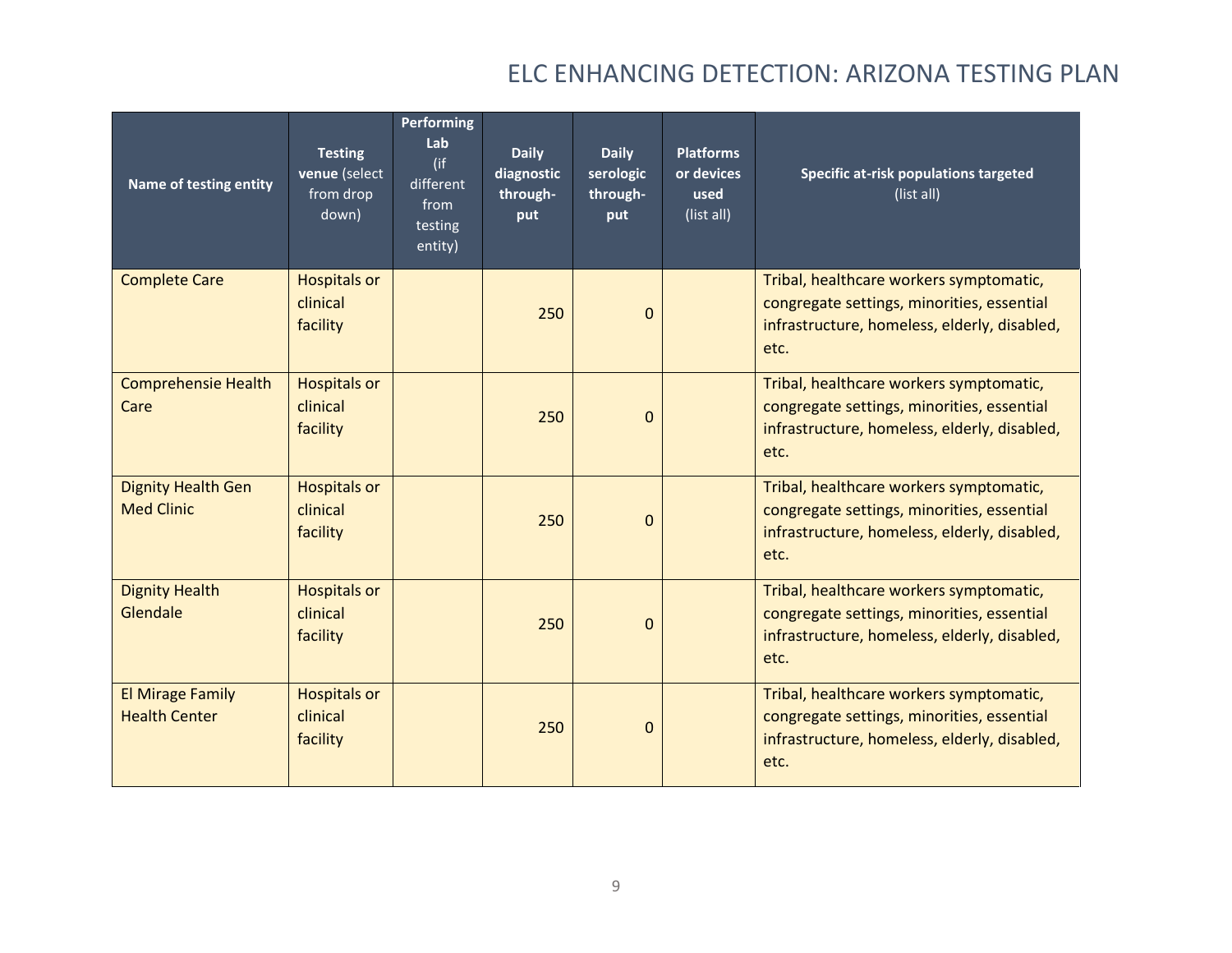| Name of testing entity                         | <b>Testing</b><br>venue (select<br>from drop<br>down) | <b>Performing</b><br>Lab<br>(if<br>different<br>from<br>testing<br>entity) | <b>Daily</b><br>diagnostic<br>through-<br>put | <b>Daily</b><br>serologic<br>through-<br>put | <b>Platforms</b><br>or devices<br>used<br>(list all) | Specific at-risk populations targeted<br>(list all)                                                                                                                |
|------------------------------------------------|-------------------------------------------------------|----------------------------------------------------------------------------|-----------------------------------------------|----------------------------------------------|------------------------------------------------------|--------------------------------------------------------------------------------------------------------------------------------------------------------------------|
| <b>Tgen</b>                                    | Commercial<br>or private<br>lab                       |                                                                            | 400                                           | $\mathbf{0}$                                 |                                                      | Tribal, homeless, congregate, psychiatric,<br>pregnant women prior to C-section<br>induction, essential infrastructure,<br>healthcare workers                      |
| <b>Flagstaff Medical</b><br>Center             | <b>Hospitals or</b><br>clinical<br>facility           |                                                                            | 500                                           | $\Omega$                                     |                                                      | Tribal, healthcare workers symptomatic,<br>congregate settings, minorities, essential<br>infrastructure, homeless, elderly, disabled,<br>at-risk populations, etc. |
| <b>Fort Defiance Indian</b><br><b>Hospital</b> | <b>Hospitals or</b><br>clinical<br>facility           |                                                                            | 500                                           | $\Omega$                                     |                                                      | Tribal, healthcare workers symptomatic,<br>congregate settings, minorities, essential<br>infrastructure, homeless, elderly, disabled,<br>at-risk populations, etc. |
| LabCorp                                        | Commercial<br>or private<br>lab                       |                                                                            | 35,000                                        | 600                                          |                                                      | Tribal, healthcare workers symptomatic,<br>congregate settings, minorities, essential<br>infrastructure, homeless, elderly, disabled,<br>at-risk populations, etc. |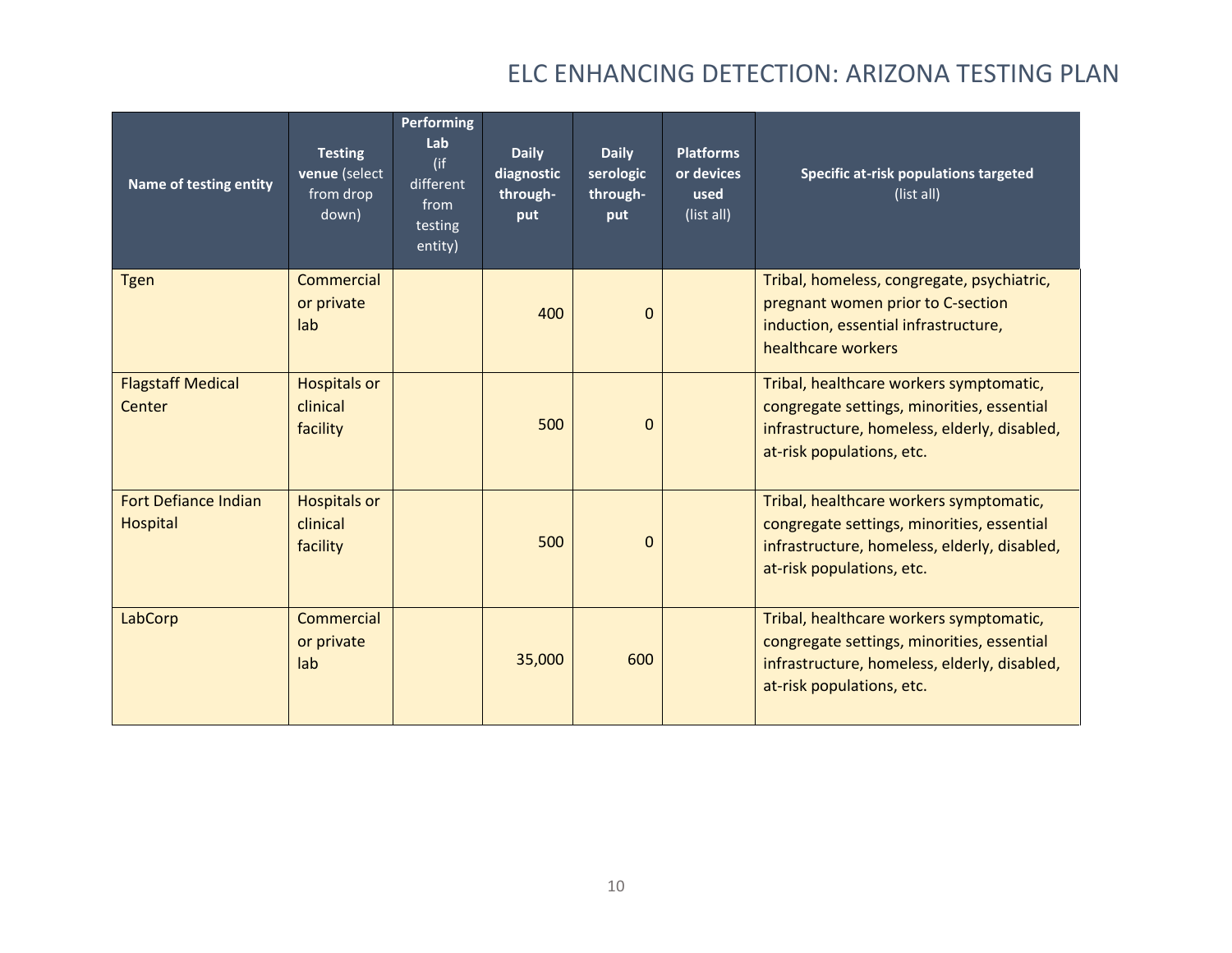| Name of testing entity                                              | <b>Testing</b><br>venue (select<br>from drop<br>down) | <b>Performing</b><br>Lab<br>(if<br>different<br>from<br>testing<br>entity) | <b>Daily</b><br>diagnostic<br>through-<br>put | <b>Daily</b><br>serologic<br>through-<br>put | <b>Platforms</b><br>or devices<br>used<br>(list all) | Specific at-risk populations targeted<br>(list all)                                                                                                                |
|---------------------------------------------------------------------|-------------------------------------------------------|----------------------------------------------------------------------------|-----------------------------------------------|----------------------------------------------|------------------------------------------------------|--------------------------------------------------------------------------------------------------------------------------------------------------------------------|
| Maricopa Health                                                     | <b>Hospitals or</b><br>clinical<br>facility           |                                                                            | 500                                           | $\Omega$                                     |                                                      | Tribal, healthcare workers symptomatic,<br>congregate settings, minorities, essential<br>infrastructure, homeless, elderly, disabled,<br>at-risk populations, etc. |
| <b>Maricopa Intergrated</b><br><b>Health System</b><br>(Valleywise) | <b>Hospitals or</b><br>clinical<br>facility           |                                                                            | 500                                           | $\Omega$                                     |                                                      | Tribal, healthcare workers symptomatic,<br>congregate settings, minorities, essential<br>infrastructure, homeless, elderly, disabled,<br>at-risk populations, etc. |
| <b>Mayo Clinic Arizona</b>                                          | <b>Hospitals or</b><br>clinical<br>facility           |                                                                            | 940                                           | $\Omega$                                     |                                                      | Tribal, healthcare workers symptomatic,<br>congregate settings, minorities, essential<br>infrastructure, homeless, elderly, disabled,<br>at-risk populations, etc. |
| <b>Sonora Quest Labs</b>                                            | Commercial<br>or private<br>lab                       |                                                                            | 2,300                                         | 2,500                                        |                                                      | Tribal, healthcare workers symptomatic,<br>congregate settings, minorities, essential<br>infrastructure, homeless, elderly, disabled,<br>at-risk populations, etc. |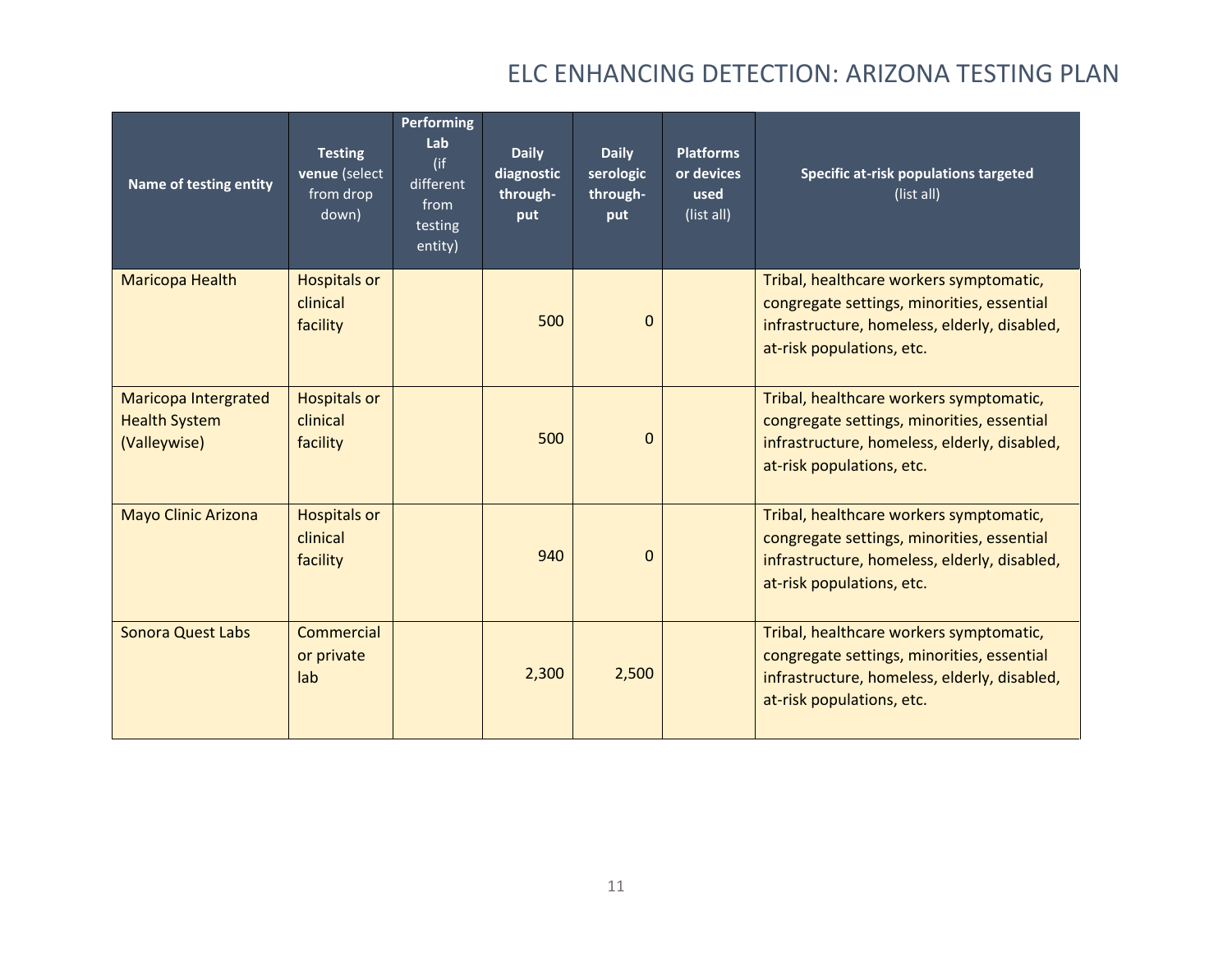| Name of testing entity                           | <b>Testing</b><br>venue (select<br>from drop<br>down) | <b>Performing</b><br>Lab<br>$($ if<br>different<br>from<br>testing<br>entity) | <b>Daily</b><br>diagnostic<br>through-<br>put | <b>Daily</b><br>serologic<br>through-<br>put | <b>Platforms</b><br>or devices<br>used<br>(list all) | Specific at-risk populations targeted<br>(list all)                                                                                                                |
|--------------------------------------------------|-------------------------------------------------------|-------------------------------------------------------------------------------|-----------------------------------------------|----------------------------------------------|------------------------------------------------------|--------------------------------------------------------------------------------------------------------------------------------------------------------------------|
| <b>VAMC</b>                                      | <b>Hospitals or</b><br>clinical<br>facility           |                                                                               | 500                                           | $\Omega$                                     |                                                      | Tribal, healthcare workers symptomatic,<br>congregate settings, minorities, essential<br>infrastructure, homeless, elderly, disabled,<br>at-risk populations, etc. |
| <b>El Rio Health Center</b><br><b>Foundation</b> | Federally<br>Qualified<br><b>Health</b><br>Center     |                                                                               | 250                                           | $\Omega$                                     |                                                      | Tribal, healthcare workers symptomatic,<br>congregate settings, minorities, essential<br>infrastructure, homeless, elderly, disabled,<br>at-risk populations, etc. |
| <b>Guadalupe Family</b><br><b>Health Center</b>  | Federally<br>Qualified<br><b>Health</b><br>Center     |                                                                               | 250                                           | $\Omega$                                     |                                                      | Tribal, healthcare workers symptomatic,<br>congregate settings, minorities, essential<br>infrastructure, homeless, elderly, disabled,<br>at-risk populations, etc. |
| <b>Honor Health System</b>                       | <b>Hospitals or</b><br>clinical<br>facility           |                                                                               | 250                                           | $\Omega$                                     |                                                      | Tribal, healthcare workers symptomatic,<br>congregate settings, minorities, essential<br>infrastructure, homeless, elderly, disabled,<br>at-risk populations, etc. |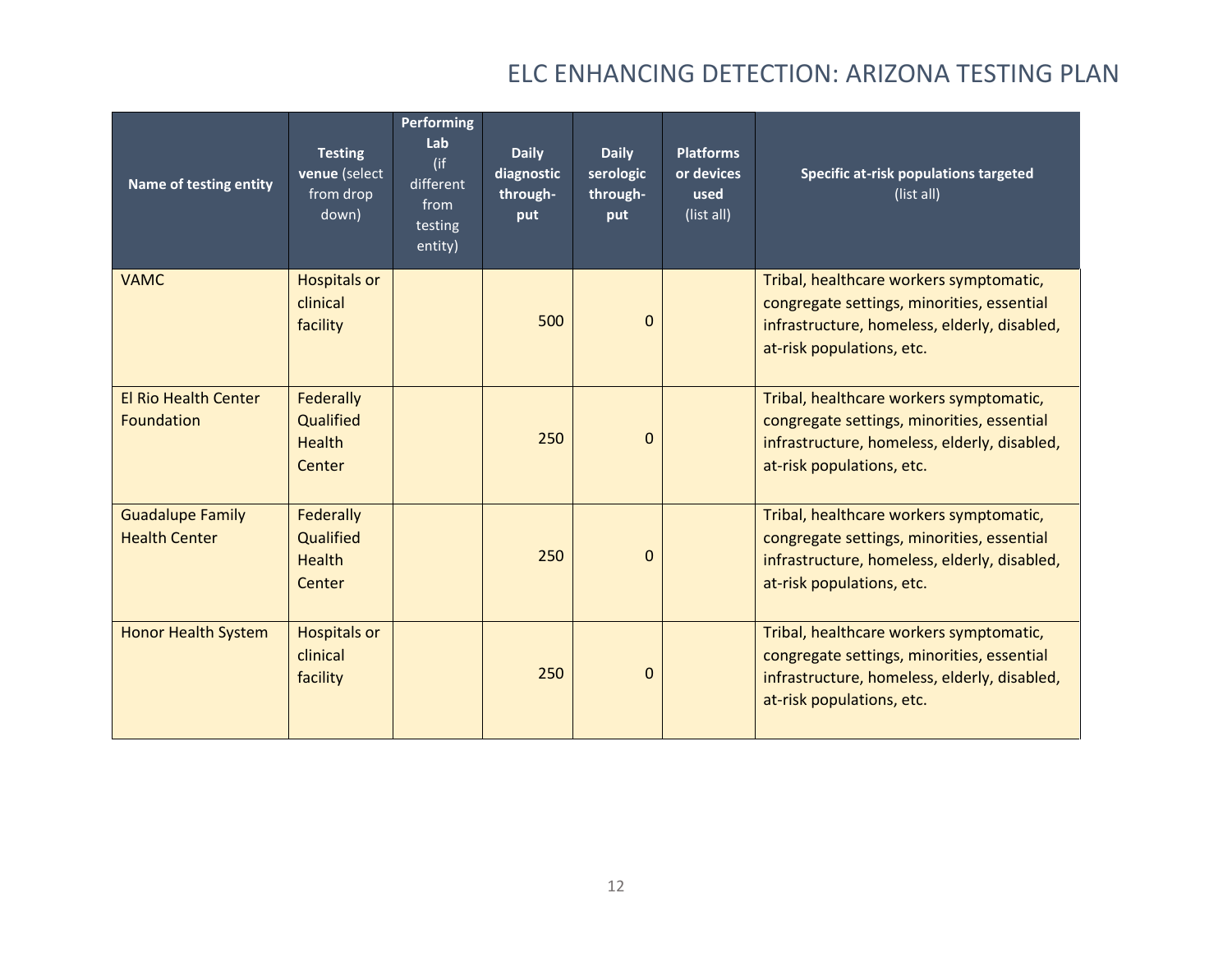| Name of testing entity                   | <b>Testing</b><br>venue (select<br>from drop<br>down) | <b>Performing</b><br>Lab<br>(if<br>different<br>from<br>testing<br>entity) | <b>Daily</b><br>diagnostic<br>through-<br>put | <b>Daily</b><br>serologic<br>through-<br>put | <b>Platforms</b><br>or devices<br>used<br>(list all) | Specific at-risk populations targeted<br>(list all)                                                                                                                |
|------------------------------------------|-------------------------------------------------------|----------------------------------------------------------------------------|-----------------------------------------------|----------------------------------------------|------------------------------------------------------|--------------------------------------------------------------------------------------------------------------------------------------------------------------------|
| <b>Huhukam Memorial</b><br>Hospital      | <b>Hospitals or</b><br>clinical<br>facility           |                                                                            | 250                                           | $\Omega$                                     |                                                      | Tribal, healthcare workers symptomatic,<br>congregate settings, minorities, essential<br>infrastructure, homeless, elderly, disabled,<br>at-risk populations, etc. |
| Keyenta Indian Health<br><b>Services</b> | <b>Hospitals or</b><br>clinical<br>facility           |                                                                            | 250                                           | $\Omega$                                     |                                                      | Tribal, healthcare workers symptomatic,<br>congregate settings, minorities, essential<br>infrastructure, homeless, elderly, disabled,<br>at-risk populations, etc. |
| <b>Kingman Regional</b><br>Hospital      | <b>Hospitals or</b><br>clinical<br>facility           |                                                                            | 250                                           | $\Omega$                                     |                                                      | Tribal, healthcare workers symptomatic,<br>congregate settings, minorities, essential<br>infrastructure, homeless, elderly, disabled,<br>at-risk populations, etc. |
| Little Colorado<br><b>Medical Center</b> | <b>Hospitals or</b><br>clinical<br>facility           |                                                                            | 250                                           | $\Omega$                                     |                                                      | Tribal, healthcare workers symptomatic,<br>congregate settings, minorities, essential<br>infrastructure, homeless, elderly, disabled,<br>at-risk populations, etc. |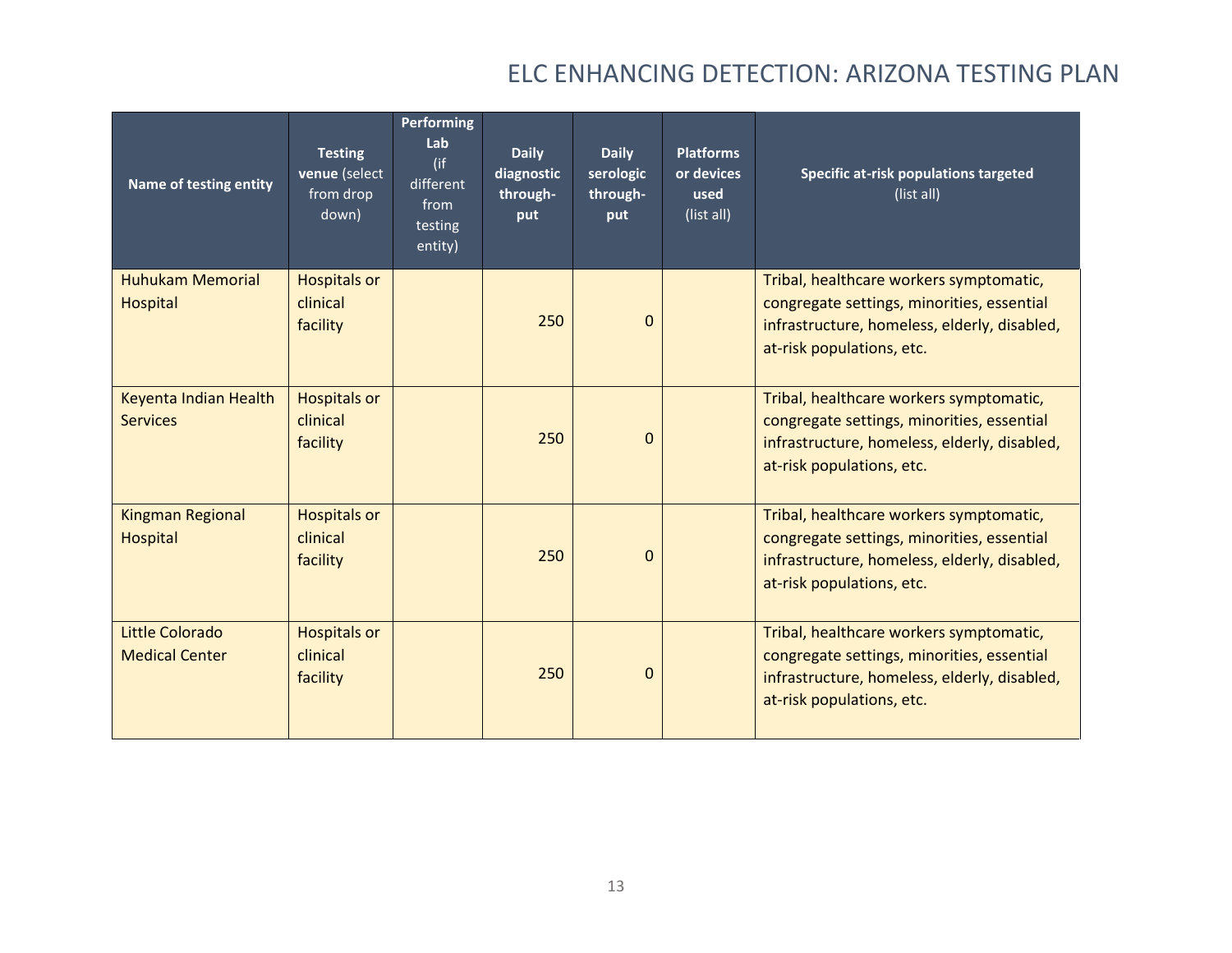| Name of testing entity                                                 | <b>Testing</b><br>venue (select<br>from drop<br>down) | <b>Performing</b><br>Lab<br>(if<br>different<br>from<br>testing<br>entity) | <b>Daily</b><br>diagnostic<br>through-<br>put | <b>Daily</b><br>serologic<br>through-<br>put | <b>Platforms</b><br>or devices<br>used<br>(list all) | Specific at-risk populations targeted<br>(list all)                                                                                                                |
|------------------------------------------------------------------------|-------------------------------------------------------|----------------------------------------------------------------------------|-----------------------------------------------|----------------------------------------------|------------------------------------------------------|--------------------------------------------------------------------------------------------------------------------------------------------------------------------|
| <b>Maricopa County</b><br><b>Department of Public</b><br><b>Health</b> | <b>Public</b><br>health lab                           |                                                                            | 250                                           | $\Omega$                                     |                                                      | Tribal, healthcare workers symptomatic,<br>congregate settings, minorities, essential<br>infrastructure, homeless, elderly, disabled,<br>at-risk populations, etc. |
| <b>Maricopa Medical</b><br>Center                                      | <b>Hospitals or</b><br>clinical<br>facility           |                                                                            | 250                                           | $\Omega$                                     |                                                      | Tribal, healthcare workers symptomatic,<br>congregate settings, minorities, essential<br>infrastructure, homeless, elderly, disabled,<br>at-risk populations, etc. |
| <b>Maryvale Family</b><br><b>Health Center</b>                         | <b>Hospitals or</b><br>clinical<br>facility           |                                                                            | 250                                           | $\Omega$                                     |                                                      | Tribal, healthcare workers symptomatic,<br>congregate settings, minorities, essential<br>infrastructure, homeless, elderly, disabled,<br>at-risk populations, etc. |
| <b>Mercy Gilert Medical</b><br>Center                                  | <b>Hospitals or</b><br>clinical<br>facility           |                                                                            | 250                                           | $\Omega$                                     |                                                      | Tribal, healthcare workers symptomatic,<br>congregate settings, minorities, essential<br>infrastructure, homeless, elderly, disabled,<br>at-risk populations, etc. |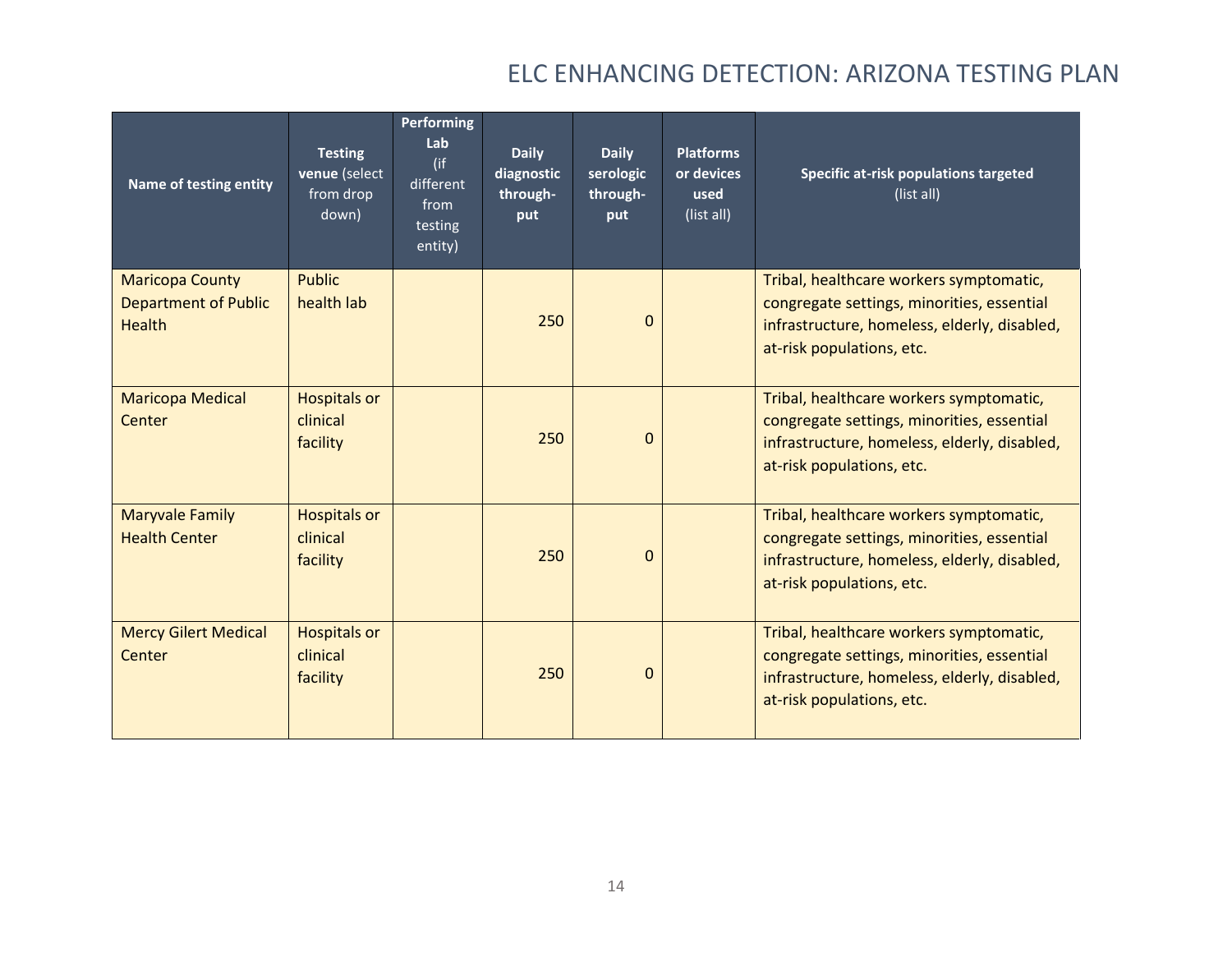| Name of testing entity              | <b>Testing</b><br>venue (select<br>from drop<br>down) | <b>Performing</b><br>Lab<br>$($ if<br>different<br>from<br>testing<br>entity) | <b>Daily</b><br>diagnostic<br>through-<br>put | <b>Daily</b><br>serologic<br>through-<br>put | <b>Platforms</b><br>or devices<br>used<br>(list all) | Specific at-risk populations targeted<br>(list all)                                                                                                                |
|-------------------------------------|-------------------------------------------------------|-------------------------------------------------------------------------------|-----------------------------------------------|----------------------------------------------|------------------------------------------------------|--------------------------------------------------------------------------------------------------------------------------------------------------------------------|
| <b>Mesa Family Health</b><br>Center | <b>Hospitals or</b><br>clinical<br>facility           |                                                                               | 250                                           | $\Omega$                                     |                                                      | Tribal, healthcare workers symptomatic,<br>congregate settings, minorities, essential<br>infrastructure, homeless, elderly, disabled,<br>at-risk populations, etc. |
| <b>Midwestern University</b>        | Commercial<br>or private<br>lab                       |                                                                               | 250                                           | $\Omega$                                     |                                                      | Tribal, healthcare workers symptomatic,<br>congregate settings, minorities, essential<br>infrastructure, homeless, elderly, disabled,<br>at-risk populations, etc. |
| <b>Northwest Medical</b><br>Center  | <b>Hospitals or</b><br>clinical<br>facility           |                                                                               | 250                                           | $\Omega$                                     |                                                      | Tribal, healthcare workers symptomatic,<br>congregate settings, minorities, essential<br>infrastructure, homeless, elderly, disabled,<br>at-risk populations, etc. |
| <b>One Life Medical Ceter</b>       | <b>Hospitals or</b><br>clinical<br>facility           |                                                                               | 250                                           | $\Omega$                                     |                                                      | Tribal, healthcare workers symptomatic,<br>congregate settings, minorities, essential<br>infrastructure, homeless, elderly, disabled,<br>at-risk populations, etc. |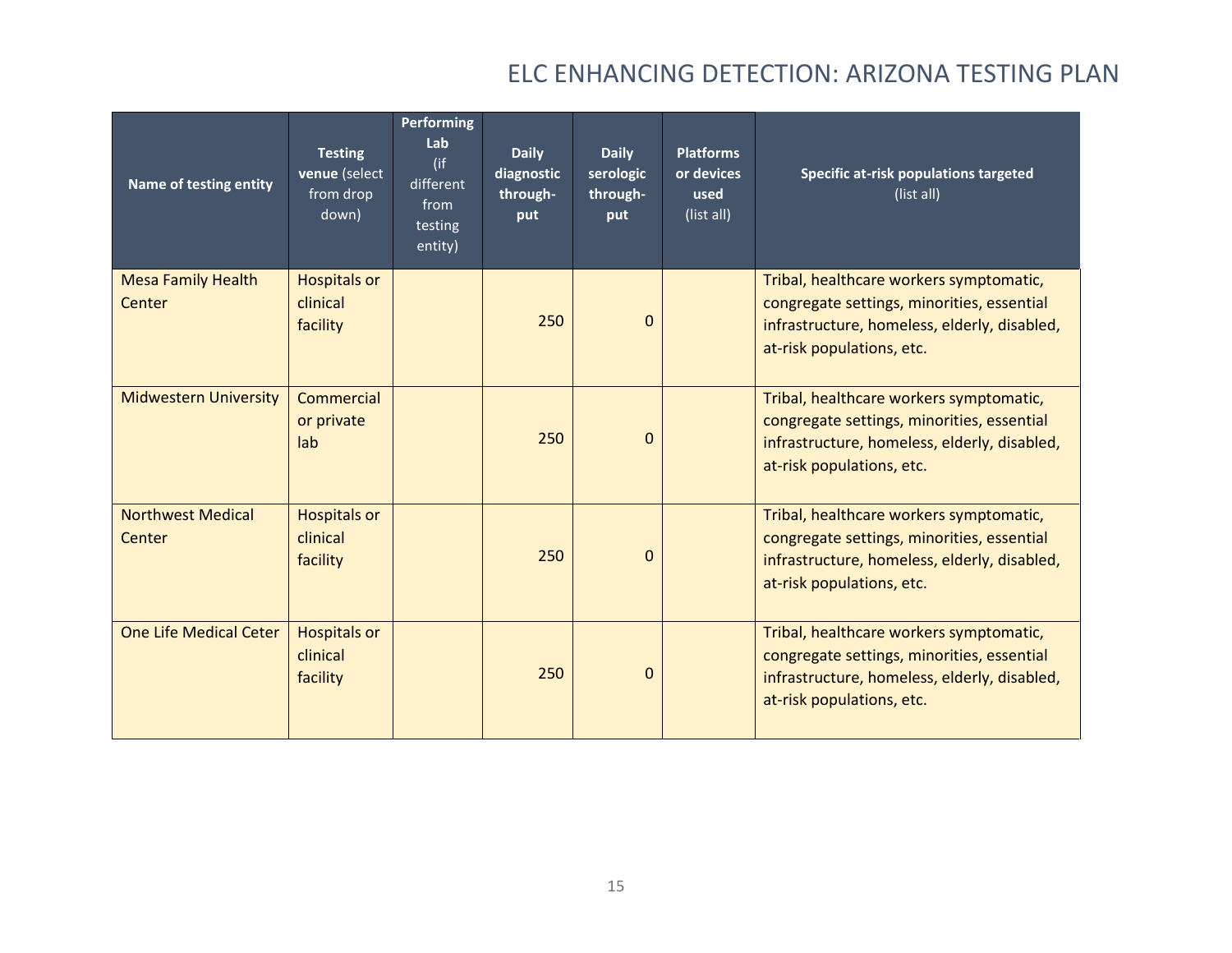| Name of testing entity                                 | <b>Testing</b><br>venue (select<br>from drop<br>down) | Performing<br>Lab<br>(if<br>different<br>from<br>testing<br>entity) | <b>Daily</b><br>diagnostic<br>through-<br>put | <b>Daily</b><br>serologic<br>through-<br>put | <b>Platforms</b><br>or devices<br>used<br>(list all) | Specific at-risk populations targeted<br>(list all)                                                                                                                |
|--------------------------------------------------------|-------------------------------------------------------|---------------------------------------------------------------------|-----------------------------------------------|----------------------------------------------|------------------------------------------------------|--------------------------------------------------------------------------------------------------------------------------------------------------------------------|
| <b>Phoenix Indian</b><br><b>Medical Center</b>         | <b>Hospitals or</b><br>clinical<br>facility           |                                                                     | 250                                           | $\Omega$                                     | , Panther                                            | Tribal, healthcare workers symptomatic,<br>congregate settings, minorities, essential<br>infrastructure, homeless, elderly, disabled,<br>at-risk populations, etc. |
| <b>Prescott Family</b><br><b>Practice and Wellness</b> | <b>Hospitals or</b><br>clinical<br>facility           |                                                                     | 250                                           | $\mathbf{0}$                                 | Roche<br>Cobas<br>6800/8800                          | Tribal, healthcare workers symptomatic,<br>congregate settings, minorities, essential<br>infrastructure, homeless, elderly, disabled,<br>at-risk populations, etc. |
| <b>Primuslabs</b>                                      | Commercial<br>or private<br>lab                       |                                                                     | 250                                           | $\Omega$                                     |                                                      | Tribal, healthcare workers symptomatic,<br>congregate settings, minorities, essential<br>infrastructure, homeless, elderly, disabled,<br>at-risk populations, etc. |
| <b>Rapid Laboratory</b><br><b>Services</b>             | Commercial<br>or private<br>lab                       |                                                                     | 250                                           | $\Omega$                                     |                                                      | Tribal, healthcare workers symptomatic,<br>congregate settings, minorities, essential<br>infrastructure, homeless, elderly, disabled,<br>at-risk populations, etc. |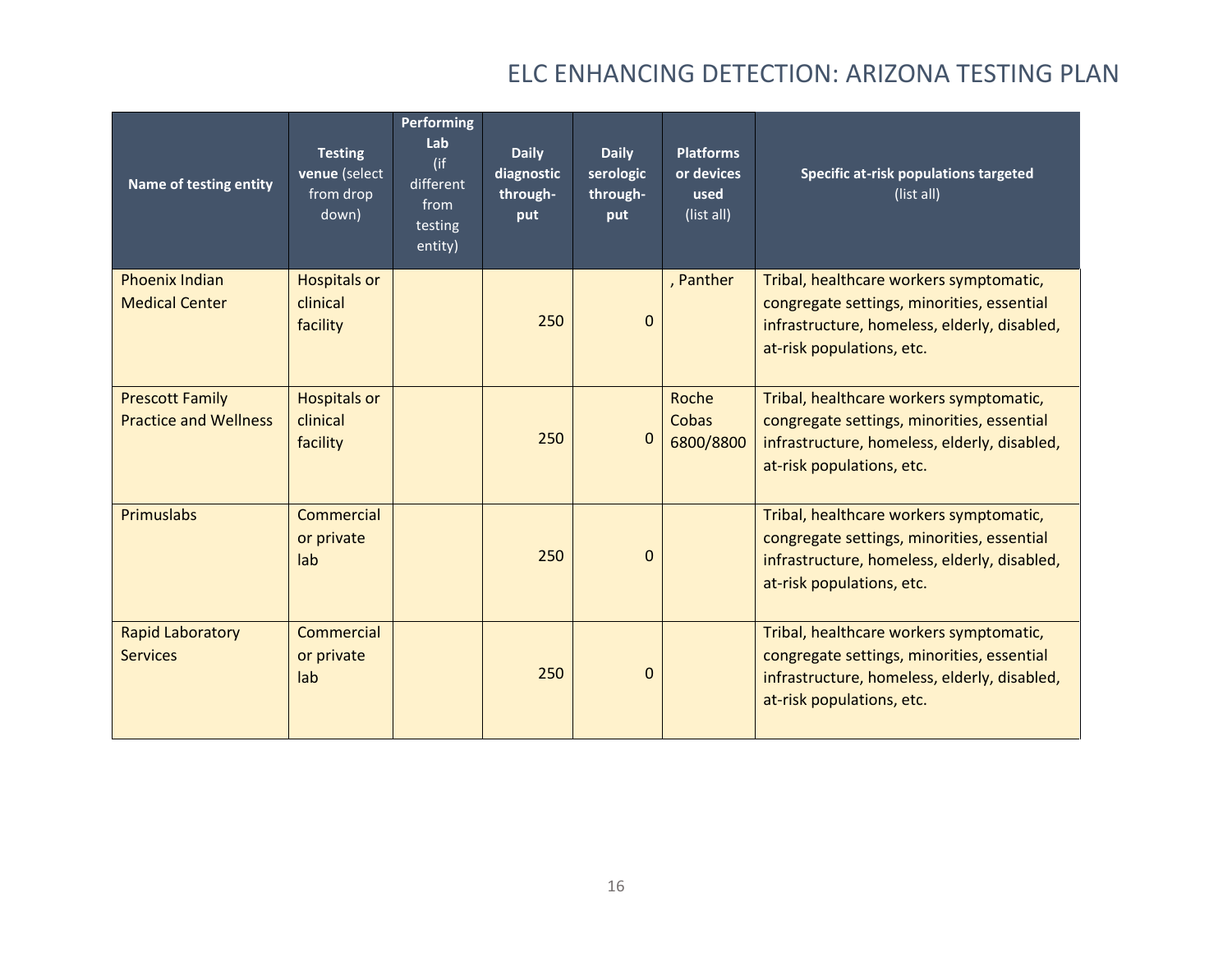| Name of testing entity                              | <b>Testing</b><br>venue (select<br>from drop<br>down) | <b>Performing</b><br>Lab<br>(if<br>different<br>from<br>testing<br>entity) | <b>Daily</b><br>diagnostic<br>through-<br>put | <b>Daily</b><br>serologic<br>through-<br>put | <b>Platforms</b><br>or devices<br>used<br>(list all) | Specific at-risk populations targeted<br>(list all)                                                                                                                |
|-----------------------------------------------------|-------------------------------------------------------|----------------------------------------------------------------------------|-----------------------------------------------|----------------------------------------------|------------------------------------------------------|--------------------------------------------------------------------------------------------------------------------------------------------------------------------|
| Saint Joseph's Hospital<br>& Medical Center         | <b>Hospitals or</b><br>clinical<br>facility           |                                                                            | 250                                           | $\Omega$                                     |                                                      | Tribal, healthcare workers symptomatic,<br>congregate settings, minorities, essential<br>infrastructure, homeless, elderly, disabled,<br>at-risk populations, etc. |
| San Carlos Apache<br>Healthcare Corp.               | <b>Hospitals or</b><br>clinical<br>facility           |                                                                            | 250                                           | $\Omega$                                     |                                                      | Tribal, healthcare workers symptomatic,<br>congregate settings, minorities, essential<br>infrastructure, homeless, elderly, disabled,<br>at-risk populations, etc. |
| <b>San Tan Family</b><br><b>Medicine</b>            | <b>Hospitals or</b><br>clinical<br>facility           |                                                                            | 250                                           | $\Omega$                                     |                                                      | Tribal, healthcare workers symptomatic,<br>congregate settings, minorities, essential<br>infrastructure, homeless, elderly, disabled,<br>at-risk populations, etc. |
| <b>South Central Family</b><br><b>Health Center</b> | <b>Hospitals or</b><br>clinical<br>facility           |                                                                            | 250                                           | $\Omega$                                     |                                                      | Tribal, healthcare workers symptomatic,<br>congregate settings, minorities, essential<br>infrastructure, homeless, elderly, disabled,<br>at-risk populations, etc. |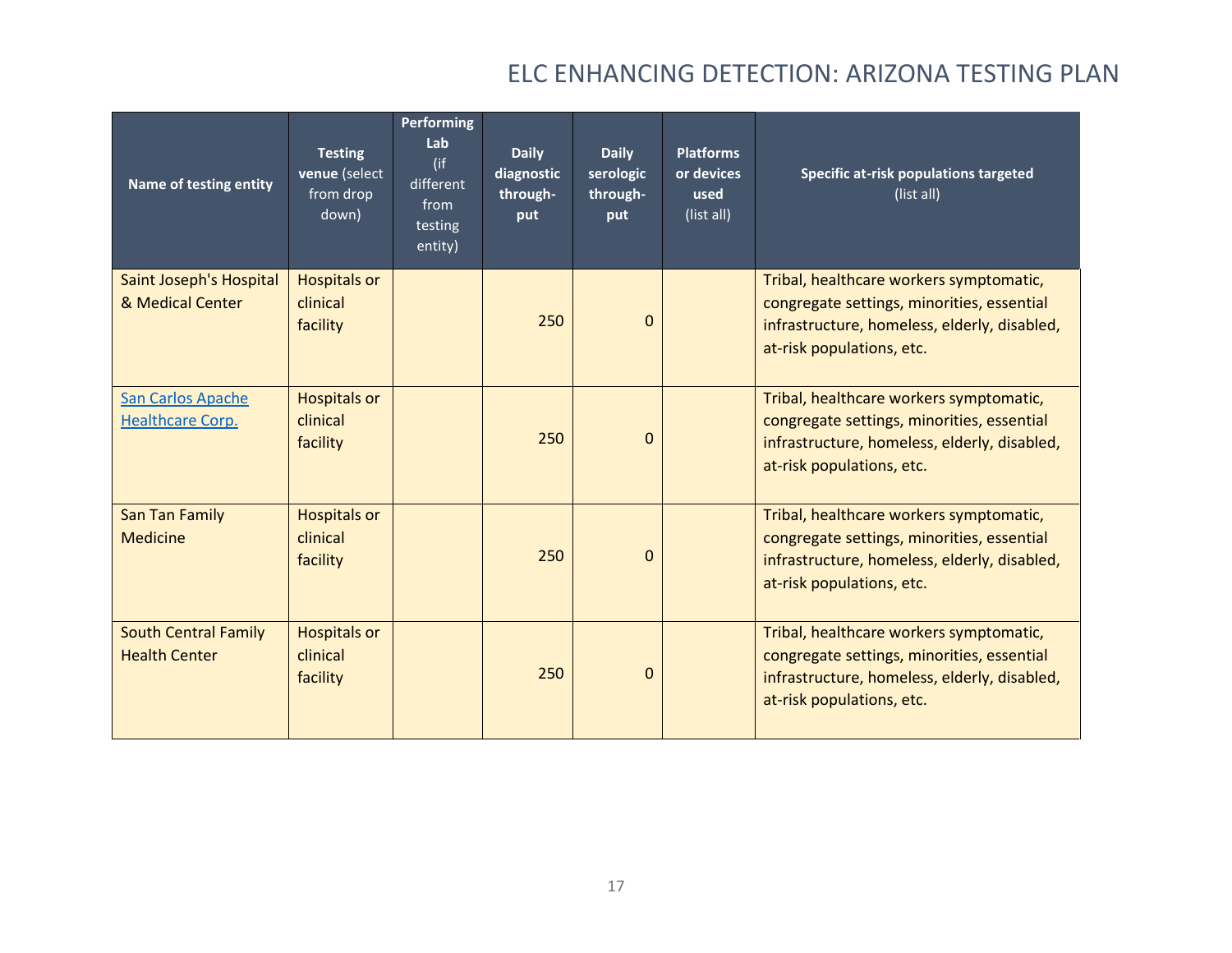| Name of testing entity                           | <b>Testing</b><br>venue (select<br>from drop<br>down) | <b>Performing</b><br>Lab<br>(if<br>different<br>from<br>testing<br>entity) | <b>Daily</b><br>diagnostic<br>through-<br>put | <b>Daily</b><br>serologic<br>through-<br>put | <b>Platforms</b><br>or devices<br>used<br>(list all) | Specific at-risk populations targeted<br>(list all)                                                                                                                |
|--------------------------------------------------|-------------------------------------------------------|----------------------------------------------------------------------------|-----------------------------------------------|----------------------------------------------|------------------------------------------------------|--------------------------------------------------------------------------------------------------------------------------------------------------------------------|
| St. Joseph's Medical<br>Center                   | <b>Hospitals or</b><br>clinical<br>facility           |                                                                            | 250                                           | $\Omega$                                     |                                                      | Tribal, healthcare workers symptomatic,<br>congregate settings, minorities, essential<br>infrastructure, homeless, elderly, disabled,<br>at-risk populations, etc. |
| <b>Western Regional</b><br><b>Medical Center</b> | <b>Hospitals or</b><br>clinical<br>facility           |                                                                            | 250                                           | $\Omega$                                     |                                                      | Tribal, healthcare workers symptomatic,<br>congregate settings, minorities, essential<br>infrastructure, homeless, elderly, disabled,<br>at-risk populations, etc. |
| <b>Yuma Regional</b><br><b>Medical Center</b>    | <b>Hospitals or</b><br>clinical<br>facility           |                                                                            | 250                                           | $\Omega$                                     |                                                      | Tribal, healthcare workers symptomatic,<br>congregate settings, minorities, essential<br>infrastructure, homeless, elderly, disabled,<br>at-risk populations, etc. |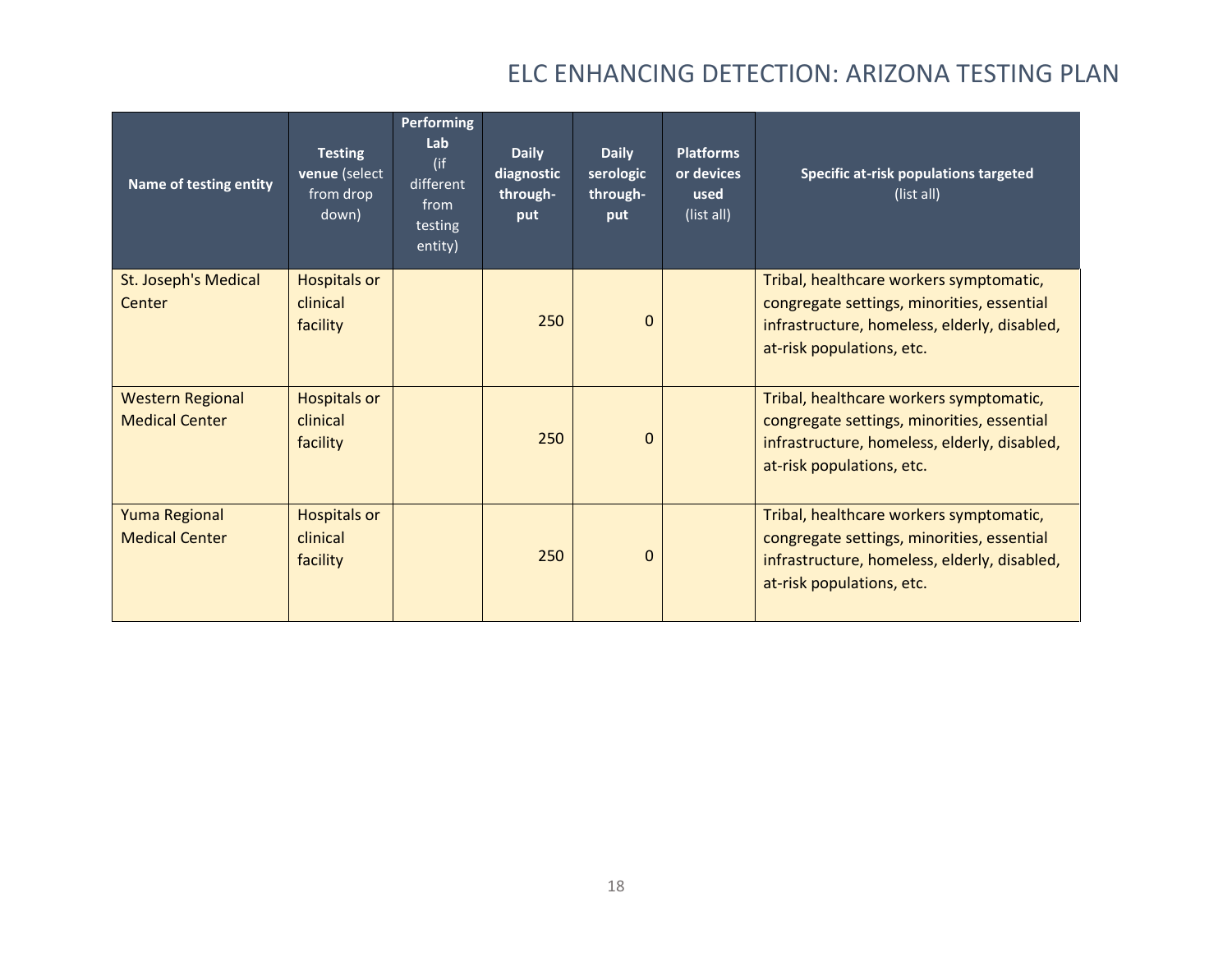# 2020 Direct Expansion of SARS-COV-2 Testing by Health **Departments**

#### **2. Describe your public health department's direct impact on testing expansion in your jurisdiction.**

In the past month, ADHS has worked with partners to expand access to COVID-19 testing across the state, as described in Strategies 1 through 4 on the Overarching Strategy tab. In addition, ADHS has deployed 15 Abbott ID NOW platforms across the state to provide access to rapid diagnostic testing in high-risk, vulnerable populations, including eight-county health departments, one tribal nation, twostate correctional departments, a state-run inpatient psychiatric facility, and a community healthcare provider serving individuals experiencing homelessness. ADHS has also distributed over 13,000 collection kits to 84 local health departments, tribal health departments, and healthcare facilities. In response to COVID-19, the Arizona State Public Health Laboratory (ASPHL) has implemented a 7 day-aweek operation schedule, with up to 8 COVID-19 runs performed per day. In order to facilitate specimen delivery to ASPHL, the state's contracted courier service has been expanded to support will-call specimen pick-ups, with the same day or next day delivery to ASPHL depending on location. Since beginning testing on 3/2/2020, ASPHL has tested over 5,000 specimens for COVID-19.

Throughout the COVID-19 response, testing of high-risk and vulnerable populations has remained a priority for ADHS, and these populations will remain a target for Arizona. As described in Strategy 2, ADHS has implemented a plan to test all LTC facility residents and staff for COVID-19 by June. Subsequent phases of Strategy 2 will expand the focus to other residential living facilities. ADHS has worked with correctional partners to deploy two Abbot ID NOW platforms directly to correctional settings, and platforms issued to county health departments are also being utilized to provide testing for local congregate settings. ADHS and ASPHL will continue to procure and distribute testing kits to these partners to promote rapid detection and appropriate control measures in these high-risk settings.

ADHS has established chains of communication with local health departments and private and regional testing partners to facilitate the identification of barriers to testing. In response to the redirection of supply chains through state public health laboratories, ADHS and ASPHL have developed processes to ensure the rapid reallocation and distribution of materials to partners throughout the state. ADHS has contracts with specimen collection vendors (as described above), to facilitate collection of blood and swab specimens, and a statewide courier system to allow for rapid specimen collection of targeted, high-risk populations and timely delivery of these specimens to ASPHL. To increase overall capacity for testing in the state, ADHS is partnering with academic and research labs and offering support for the addition of CLIA labs at these sites, including support for the development and procurement of LIMS systems. At this time, the supply of collection materials and testing supplies are adequate to meet current response efforts in Arizona. The current supply of materials, particularly swabs, is anticipated to be insufficient for the fall and winter season, due to the need for concurrent influenza and COVID-19 testing. ADHS is working with partners to investigate opportunities to manufacture swabs, in addition to evaluating alternative swabs and media to support future testing needs. ADHS continues to work with federal partners and commercial suppliers to maintain a sufficient supply of personal protective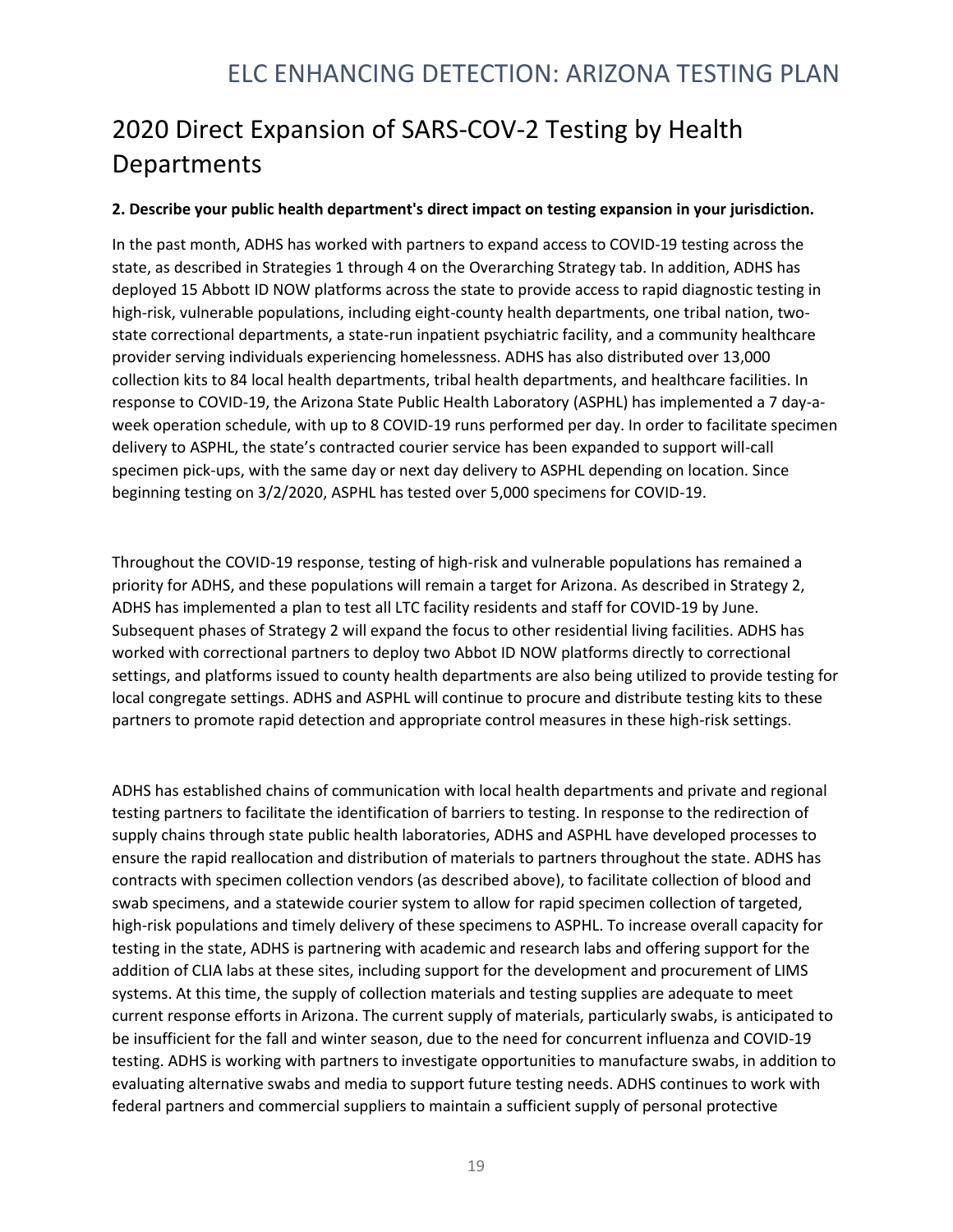equipment (PPE) to support safe specimen collection and patient care activities. ADHS has a process for healthcare providers and facilities to request PPE support through their county health departments. ADHS also maintains relationships with Arizona's sovereign tribal nations and provides support through testing at ASPHL and by providing collection supplies, testing supplies, PPE, and/or technical assistance upon request.

With the implementation of the strategies above, ASPHL has ensured rapid turn-around from specimen collection to the delivery of test results. The median length of time between collection and receipt at ASPHL is 0 days, from receipt to completion is 1 day, and a total collection to result of 2 days (median). ADHS has also implemented 7 day-a-week staffing, to report results from ASPHL to the local county health departments. ASPHL plans to implement high-throughput serological testing for COVID-19 IgM and IgG antibodies using the Elecys Anti-SARS CoV-2 assay on the Cobas e411 analyzer. The automated Tecan plate dispenser will be used as part of the serological test system enabling automated highthroughput with less hands on personnel time required. This serology test will be validated and ready to test samples in the Fall of 2020 (dependent on instrument availability) and ASPHL expects a testing capacity of approximately 500 samples per day. In addition to serological testing, ASPHL will expand molecular testing to different platforms to ensure reagents and testing kits will not be limiting factors to testing. ASPHL plans to acquire high- throughput PCR testing capabilities through the use of fully automated extraction/PCR instrumentation such as the Roche Cobas 6800 and Hologic Panther Fusion systems. Both instruments are capable of performing approximately 350 PCR tests/8hr period with minimal user interactions. To support high volume molecular testing with the current COVID19 assays performed at ASPHL, four additional QuantStudio DX instruments are being requested. The QuantStudio DX instruments will be used to increase testing capacity for RT-PCR SARS-CoV-2 and allow for increased influenza testing capacity for the upcoming influenza season. ASPHL is requesting a Tecan Evo to aid in the extraction and PCR setup for assays associated with high volume such as COVID-19 and influenza. Due to the Tecan Evo's flexibility for various applications, this instrument will also be valuable and integral with expanding the use of WGS capability at ASPHL. The ASPHL currently has sequencing capabilities and plans to expand its capacity by acquiring an Illumina HiSeq/NextSeq instrument for viral characterization to strengthen surveillance. Due to the increased use of whole genome sequencing for infection control and surveillance, ASPHL is expanding its sequencing menu and COVID-19 and other organisms outside PulseNet. To facilitate the testing preparation involved in the high number of samples, ASPHL will use the Tecan Evo to aid in library preparation.

The surface decontamination robot and surface decontamination device will be used to decontaminate laboratory spaces where COVID-19 testing is performed. The decontamination will be performed on a routine basis. The additional 5 refrigerators will be used for storage of COVID-19 specimens which these refrigerators will increase storage capacity and also replace existing aging refrigerators that are unreliable. The two autoclaves will replace existing autoclaves (which are now 15 years old) which are nearing end of life. These autoclaves will be used to decontaminate biological waste from the BSL-3 laboratories.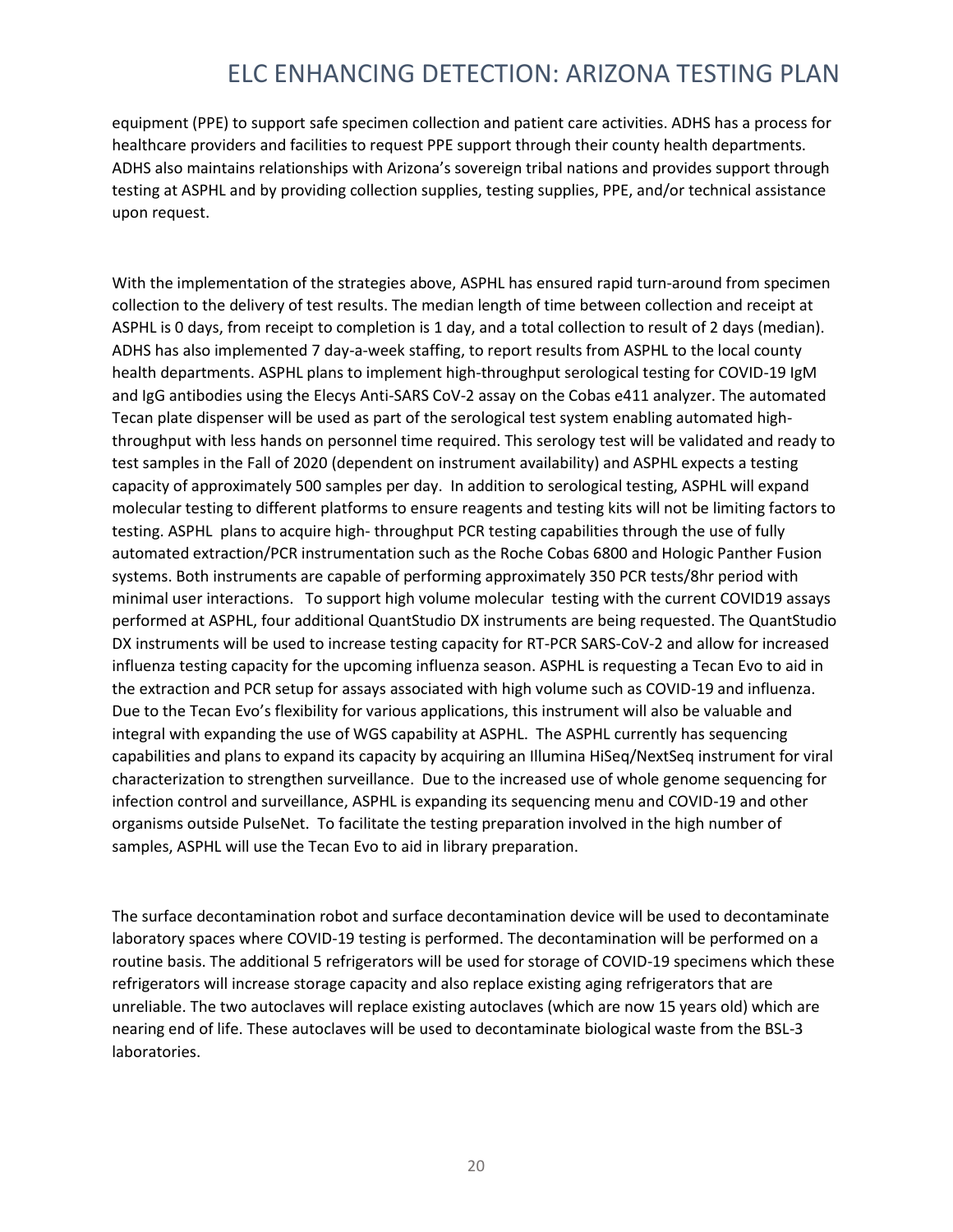ASPHL will increase the use of electronic data exchange. For this to be accomplished, ASPHL needs to work with Abbott StarLIMS to strengthen StarLIMS role in handling all aspects of testing from receiving of samples to reporting of results. ASPHL will work with Abbott to use the various functionalities offered by StarLIMS to progress the laboratory towards an electronic based operation where a sample can be easily tracked and information readily accessible.

ASPHL currently uses version 12 of Abbott StarLIMS to track specimens throughout the lab by entering tests requests and reporting of testing results. StarLIMs entry of test requests is a current bottleneck in rapid processing of samples submitted for COVID-19 testing. This can be alleviated by changes to StarLIMs Receiving module integration to allow multiple staff enter specimen demographics at the same time thus speeding up the accessioning process. A barcoding system interconnected with StarLIMs will allow for faster accessioning and processing of samples submitted for COVID-19 testing and reduce the number of data errors that need to be corrected. ASPHL will be progressing towards the use of STARLIMS-integrated Electronic Laboratory Notebooks (ELN). This is a powerful tool that ensures that aspects of testing, including all test preparation and execution steps defined in the standard operating procedures (SOP) are followed, and that all operation information and data required to meet regulatory requirements is recorded. This will alleviate the laboratory from excess use of paper and have records readily accessible electronically throughout the laboratory. Another functionality offered by Abbott is StarLIMS Advanced Analytics, which will allow laboratory management to gain new insights into laboratory operations through analyzing data in a powerful visual manner. This will improve laboratory operations and efficiency by providing visualization to make workflow adjustments necessary for improvement.

The StarLIMs App, My StarLIMS, will allow flexibility for retrieving test results on additional devices permitting submitters to access their test results remotely from their cell phone or tablet device. ASPHL also plans to integrate instruments with StarLIMs to allow flow of data directly from the instruments into StarLIMs speeding up results reporting of COVID-19 testing. ASPHL reports results for Influenza and COVID-19 testing directly to CDC through HL-7 messaging. ASPHL is in the process of implementing ETOR for test ordering and results reporting for COVID-19 by working with APHL and other resources. ASPHL would like to expand ETOR to include all current laboratory tests. This will permit a more rapid turnaround time from specimen receipt to results reporting for COVID-19 testing. The StarLIMS HTML 5.0 upgrade will allow access to StarLIMs using Google Chrome (which is now the preferred system used by all State Government in Arizona).

To ensure public health awareness of all COVID-19 testing being performed in the state, an enhanced surveillance advisory (Executive Order 2020-13) was issued on 4/7/2020 and updated on 5/21/2020 (Executive Order 2020-37) which requires laboratory reporting via electronic laboratory reporting (ELR) to report all positive and negative tests performed. ADHS has also developed a "flat file" reporting pathway. A current priority of the department is to increase the utilization of the flat file reporting pathway, which will decrease reporting delays and reduce the need for manual data entry. Currently, ADHS has successfully onboarded one major hospital system onto the flat-file process and aims to have additional facilities throughout the response.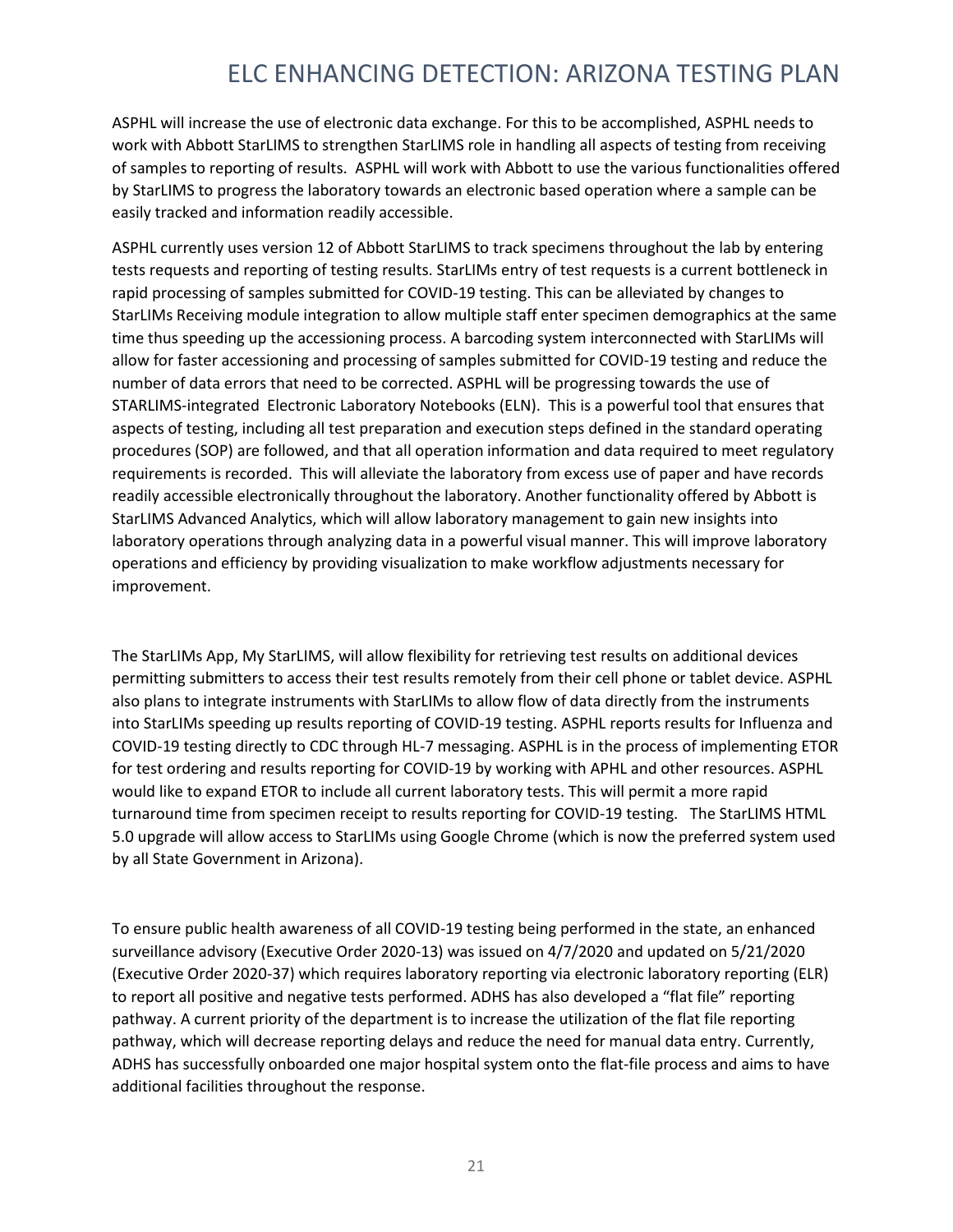Throughout the COVID-19 response, ADHS and ASPHL have prioritized testing at ASPHL for high-risk and vulnerable populations, in alignment with community mitigation policies. ADHS and ASPHL, in cooperation with local county health departments, have maintained a Testing Matrix, which is available online (https://www.azdhs.gov/documents/preparedness/epidemiology-disease-control/infectiousdiseases-services/coronavirus/arizona-state-public-health-laboratory-testing-matrix.pdf). Arizona has maintained the capacity to test symptomatic contacts of COVID-19 cases, symptomatic vulnerable individuals and those in high-risk, congregate settings or critical infrastructure positions, and acutely ill, hospitalized individuals. As testing supplies have become more available, ADHS has reduced the threshold for testing, and for the past month, has maintained capacity to test contacts and high-risk, vulnerable, or critical infrastructure personnel who are experiencing fever or signs/symptoms of lower respiratory infection. The rapid turnaround time available through ASPHL ensures that infections in these populations can be rapidly detected and appropriate control measures, including contact tracing, can be immediately implemented.

In regards to staffing, ADHS activated its Health Emergency Operations Center on January 26, 2020 with a rotation of 154 full time staff in the center in preparation and response to Governor Doug Ducey's Declaration of Emergency on March 19, 2020. Additionally, while the department has many staff at its disposal to aid in sourcing, we also have the support of other sister agencies in the event additional procurement staff are needed. Additional staff are assigned roles to assist in the response as needed and all timecards and hours worked on the response are tracked. For hiring new staff, we have a contract in place with a vendor who partners with countless staffing agencies who then is then able to quickly find the talent we need. This vendor also takes care of screening and any background checks. If for any reason, they are unable to meet our needs we can work through the emergency procurement process.

ADHS has encountered consistant barriers concerning the aquiring vital supplies such as rapid test kits, such as the Abbott IDNow, and critical PPE needed to ensure the health and safety of essential workers such as healthcare workers and first responders. Due to this, ADHS has implemented a variety of contracts for a wide array of goods and services. In instances when these vendors cannot meet our needs, we can go through our emergency procurement process that documents the need to go offcontract allowing us to engage with any vendor that can meet our business needs. This process gives us the flexibility to ensure we can acquire supplies, reagents, test kit, collection materials required for expanding testing.These actions allow our Finance Section to rapidly execute procurement of needed services and supplies for this response and Logistics Section arranging for receipt in the ADHS warehouse and dispersal of supplies.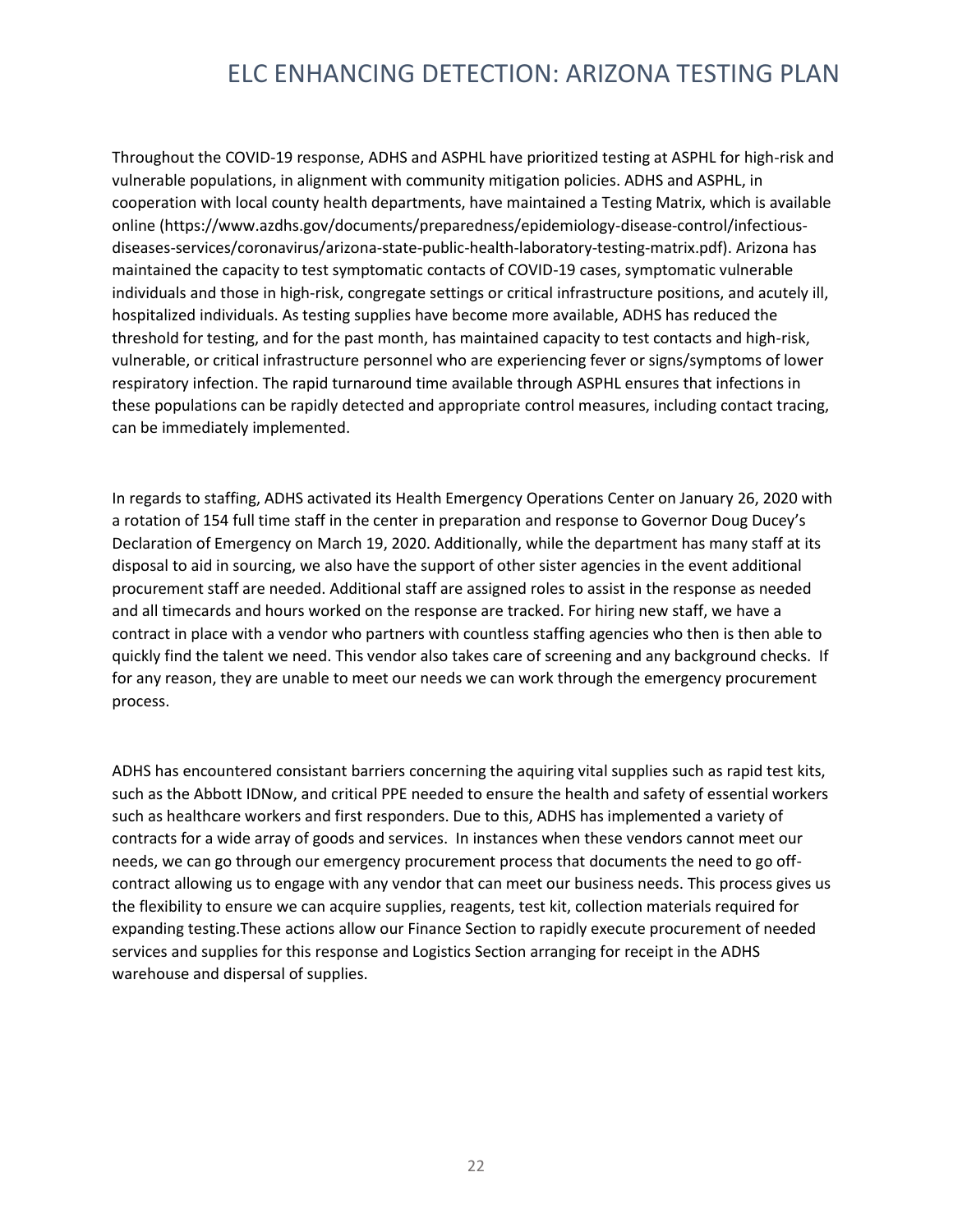#### **Table #2: Planned expansion of testing driven by public health departments**

| <b>BY MONTH:</b>                                                                                                                                                                        | $May-20$       | $Jun-20$    | <b>Jul-20</b>          | Aug-20         | Sep-20      | Oct-20         | <b>Nov-20</b> | Dec-20 | <b>TOTAL</b> |
|-----------------------------------------------------------------------------------------------------------------------------------------------------------------------------------------|----------------|-------------|------------------------|----------------|-------------|----------------|---------------|--------|--------------|
| Number of additional* staff to meet<br>planned testing levels                                                                                                                           | 10             | 8           | $\overline{0}$         | $\overline{0}$ | $\mathbf 0$ | $\overline{0}$ | $\mathbf{0}$  | 0      | 18           |
|                                                                                                                                                                                         |                |             | FOR DIAGNOSTIC TESTING |                |             |                |               |        |              |
| How many additional* testing<br>equipment/devices are needed to<br>meet planned testing levels?<br>(provide an estimated number, and<br>include platform details in narrative<br>above) | $\overline{7}$ | 8           | $\mathbf 0$            | $\mathbf 0$    | $\mathbf 0$ | $\Omega$       | $\mathbf 0$   | 0      | 15           |
| Volume of additional swabs needed to<br>meet planned testing levels <sup>++</sup>                                                                                                       | 16,000         | 16,000      | 16,000                 | 16,000         | 16,000      | 16,000         | 16,000        | 16,000 | 128,000      |
| Volume of additional media (VTM,<br>MTM, saline, etc.) needed to meet<br>planned testing levels <sup>++</sup>                                                                           | 16,000         | 16,000      | 16,000                 | 16,000         | 16,000      | 16,000         | 16,000        | 16,000 | 128,000      |
| Volume of additional reagents needed<br>to meet planned testing levels, by<br>testing unit and platform (i.e.<br>100K/day - Hologic panther; 100k/day<br>- Thermofisher)                | 60             | 60          | 60                     | 60             | 60          | 60             | 60            | 60     | 480          |
| FOR SEROLOGIC TESTING                                                                                                                                                                   |                |             |                        |                |             |                |               |        |              |
| Number of additional* equipment and<br>devices to meet planned testing levels                                                                                                           | $\overline{2}$ | $\mathbf 0$ | $\mathbf 0$            | $\mathbf 0$    | $\mathbf 0$ | $\mathbf{0}$   | 0             | 0      | 2            |